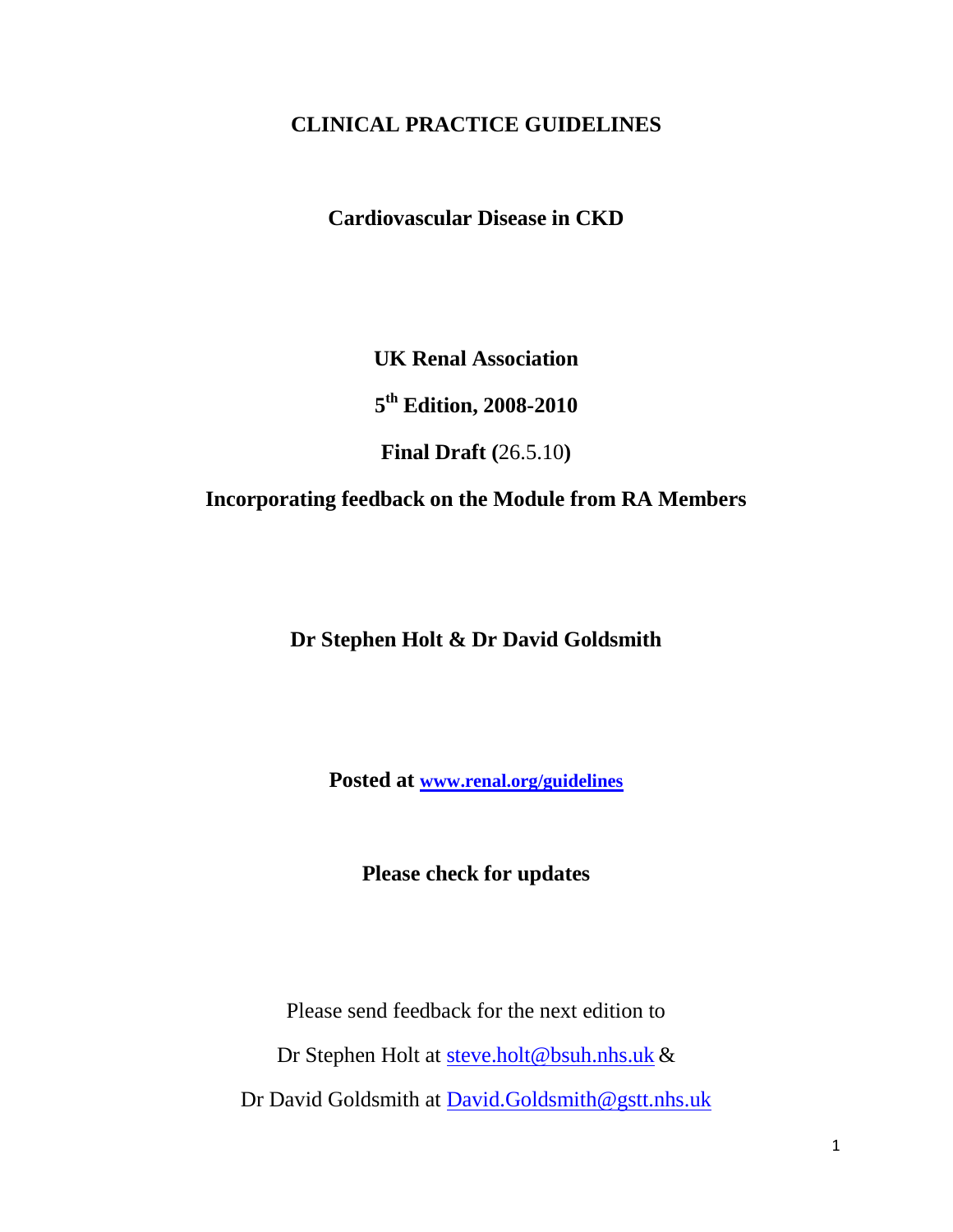# **Contents**

# **Introduction**

# **Summary of clinical practice guidelines for Cardiovascular Disease in CKD**

- 1. Traditional cardiovascular risk factors (Guidelines 1.1- 1.8)
- 2. Hyperhomocysteinaemia and folate supplementation Guidelines 2.1-2.3)
- 3. Secondary prevention of cardiovascular risk (Guidelines 3.1-3.6)
- 4. Cardiac investigations and coronary revascularisation (Guidelines 4.1-4.3)
- 5. Hypertension in dialysis patients (Guidelines 5.1-5.7)

# **Summary of audit measures for Cardiovascular Disease in CKD**

Audit measures 1-10

# **Rationale of clinical practice guidelines for Cardiovascular Disease in CKD**

- 1. Traditional cardiovascular risk factors (Guidelines 1.1- 1.8)
- 2. Hyperhomocysteinaemia and folate supplementation Guidelines 2.1-2.3)
- 3. Secondary prevention of cardiovascular risk (Guidelines 3.1-3.6)
- 4. Cardiac investigations and coronary revascularisation (Guidelines 4.1-4.3)
- 5. Hypertension in dialysis patients (Guidelines 5.1-5.7)

# **Acknowledgements**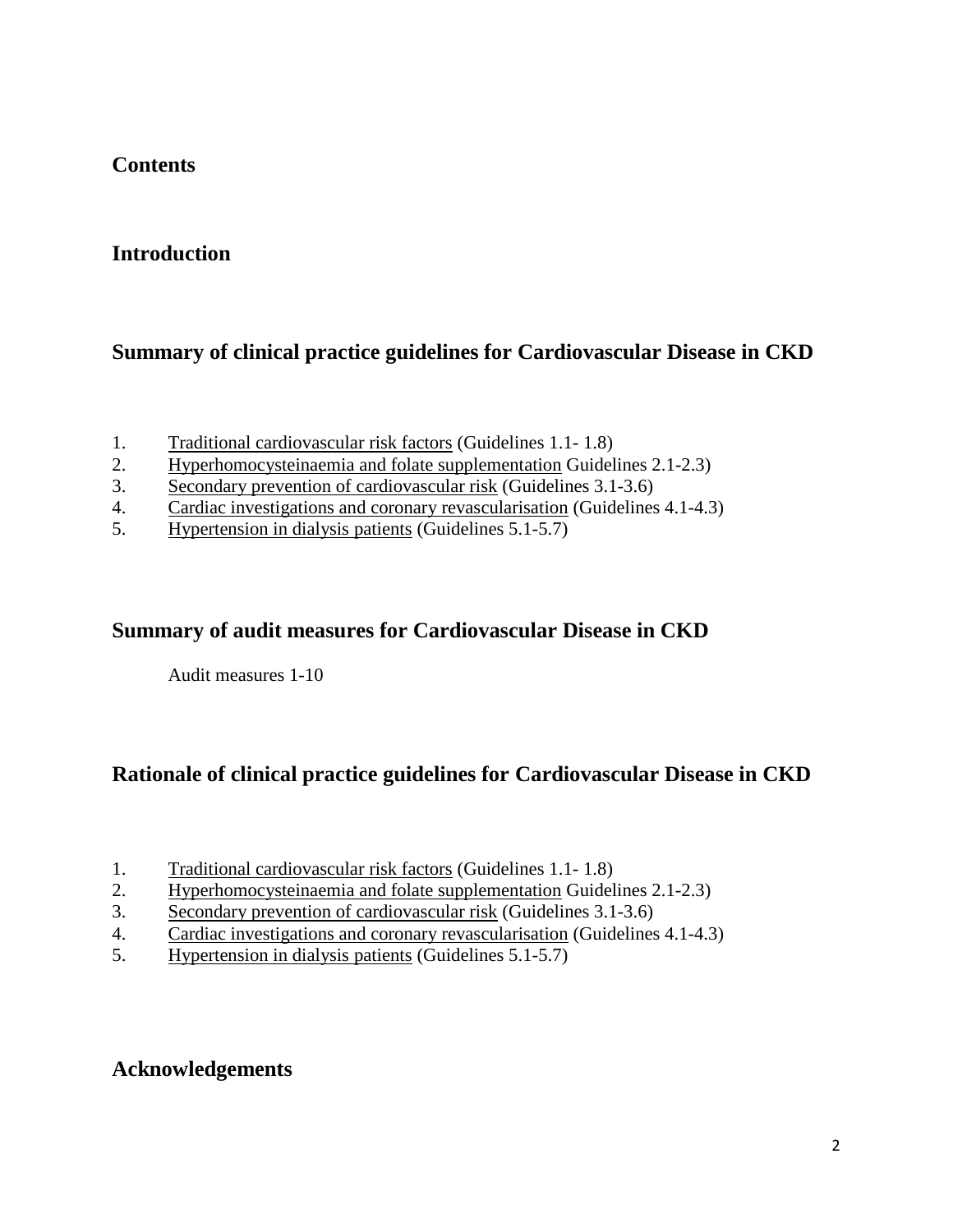## **Introduction**

This clinical practice guideline provides recommendations on the prevention and management of cardiovascular disease in patients with chronic kidney disease (CKD) and serves as an update of the  $4<sup>th</sup>$  edition module published online in 2007 [\(www.renal.org\)](http://www.renal.org/). The literature in the English language has been searched and reviewed to take account of studies that have been published between 2006 and February 2010 using a strategy based on the search terms listed below:

Mortality AND (dialysis OR renal failure) Smoking AND (dialysis OR renal failure) Diabetic control AND (dialysis OR renal failure) Cholesterol AND (dialysis OR renal failure) Lipids AND (dialysis OR renal failure) Homocysteine AND (dialysis OR renal failure) (Folic acid OR folate) AND (dialysis OR renal failure) Cardiovascular disease AND (dialysis OR renal failure) Coronary artery disease AND (dialysis OR renal failure) Ischaemic heart disease AND (dialysis OR renal failure) Cardiovascular risk AND (dialysis OR renal failure) Exercise AND (dialysis OR renal failure) (Blood pressure OR hypertension) AND (dialysis OR renal failure) (Blood pressure OR hypertension) AND (dialysis OR renal failure)

The recommendations in this update have been graded using the modified GRADE system (1) (2) to indicate both the strength of each recommendation (strong or weak) and level of evidence for the recommendation (A-D). Thus, the grading of the recommendations ranges from 1A - 2D.

The recommendations within this guideline have been harmonised with other national guidance on the management of cardiovascular disease in CKD whenever possible and this guideline supports the recommendations on cardiovascular management of the Joint British Societies(3) and National Collaborating Centre for Chronic Conditions (4).

Guidance on blood pressure measurement and targets in the subgroup of CKD patients on haemodialysis was not included in the last edition given the difficulty in providing recommendations on this topic based on evidence. The recent KDIGO controversies conference on hypertension in dialysis patients re-affirmed this viewpoint (5) and so it is not planned to include recommendations on treatment of hypertension in dialysis patients in the KDIGO guideline on hypertension in CKD due in 2011 (6). However, as clinical staff have requested guidance on the treatment of hypertension in dialysis patients, pre- and post-dialysis blood pressure levels are audited by the UK Renal Registry and a recent meta-analysis broadly supports the lowering of high levels of blood pressure in dialysis patients (7), we have included a section on the management of hypertension in dialysis patients in this edition using the modified GRADE system to qualify its recommendations appropriately with the level of evidence available. The reader is referred to the KDIGO website which is a useful site of reference for comparison of evidence based guidelines internationally (6)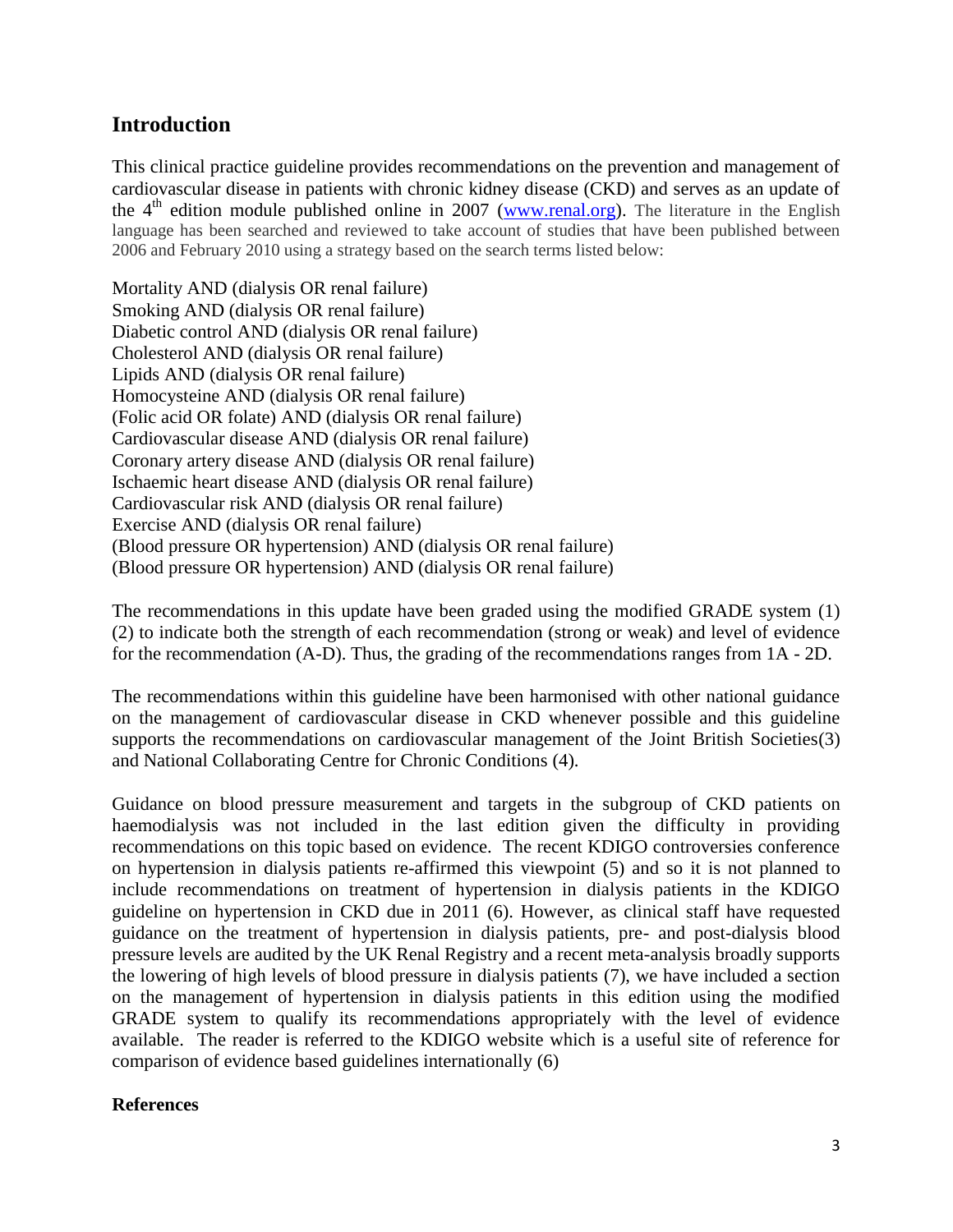- 1. Guyatt GH, Oxman AD, Vist GE, Kunz R, Falck-Ytter Y, Alonso-Coello P, et al. GRADE: an emerging consensus on rating quality of evidence and strength of recommendations. BMJ 2008 Apr 26;336(7650):924-926.
- 2. Uhlig K, Macleod A, Craig J, Lau J, Levey AS, Levin A, et al. Grading evidence and recommendations for clinical practice guidelines in nephrology. A position statement from Kidney Disease: Improving Global Outcomes (KDIGO). Kidney Int. 2006 Dec;70(12):2058- 2065.
- 3. British Hypertension Society British Cardiac Society. JBS 2: Joint British Societies' guidelines on prevention of cardiovascular disease in clinical practice. Heart. 2005 Dec 1;91(suppl\_5):v1-52.
- 4. National Collaborating Centre for Chronic Conditions. Chronic kidney disease: national clinical guideline for early identification and management in adults in primary and secondary care. 2008 Sep;
- 5. Levin NW, Kotanko P, Eckardt K, Kasiske BL, Chazot C, Cheung AK, et al. Blood pressure in chronic kidney disease stage 5D-report from a Kidney Disease: Improving Global Outcomes controversies conference. Kidney Int [Internet]. 2009 Dec 16 [cited 2009 Dec 19];Available from: http://www.ncbi.nlm.nih.gov/pubmed/20016467
- 6. www.kdigo.org.
- 7. Heerspink HJL, Ninomiya T, Zoungas S, de Zeeuw D, Grobbee DE, Jardine MJ, et al. Effect of lowering blood pressure on cardiovascular events and mortality in patients on dialysis: a systematic review and meta-analysis of randomised controlled trials. Lancet. 2009 Mar 21;373(9668):1009-1015.

# **Summary of clinical practice guidelines for cardiovascular disease in CKD**

# **1. Cardiovascular disease in CKD (CVD) (Guidelines CVD 1.1-1.8)**

#### **Guideline 1.1 – CVD: Cardiovascular risk factors**

We recommend that a history of and risk factors for cardiovascular disease in patients with CKD Stage 1- 5 and dialysis patients should be recorded in a format that permits audit of the management of such patients (1B). These should include: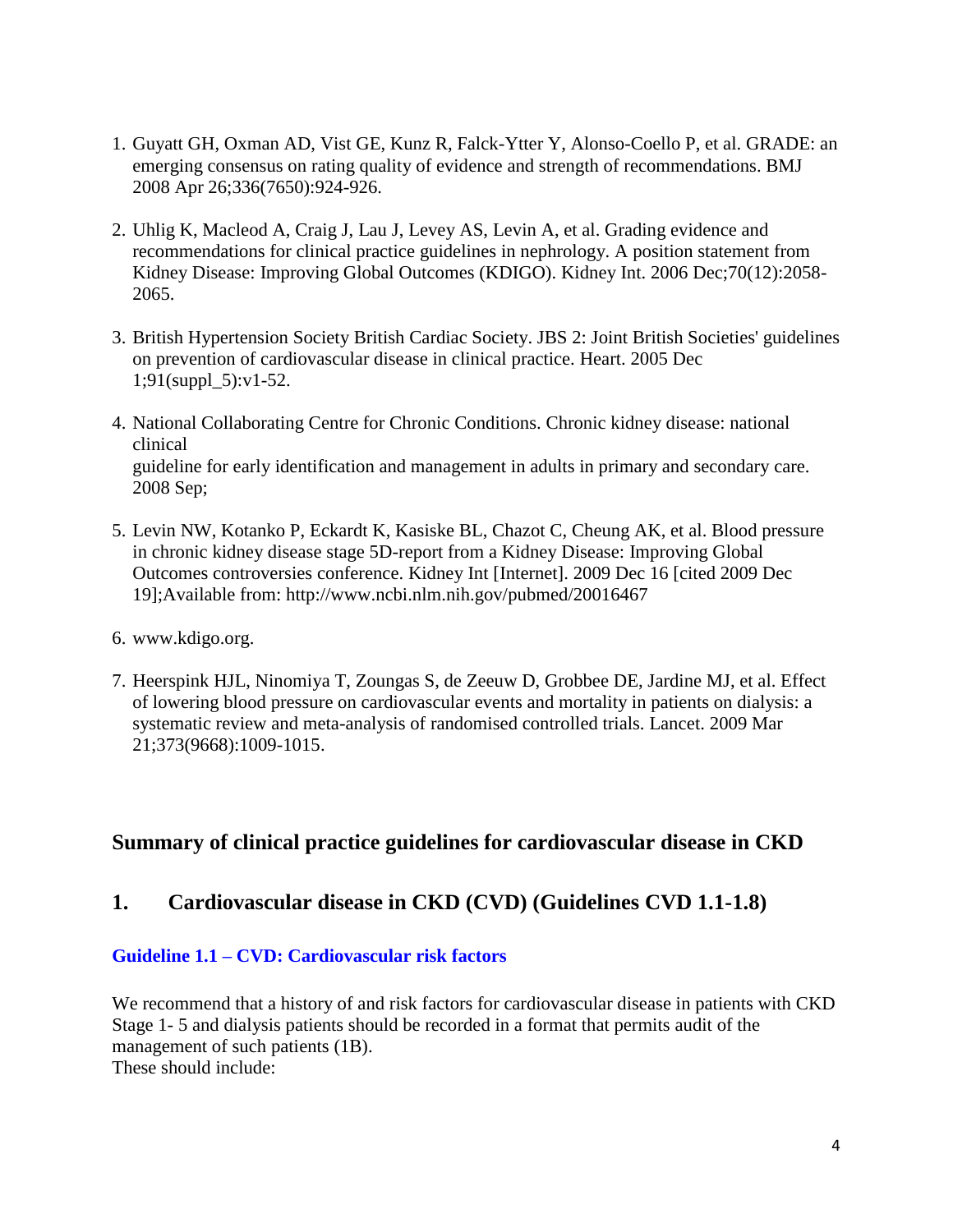- Angina and myocardial infarction
- Previous coronary angioplasty or coronary artery bypass grafting
- Stroke and transient ischaemic attack
- Previous carotid artery surgery or angioplasty
- Peripheral vascular disease or previous intervention
- Cardiac failure
- Arrhythmias (supraventricular and ventricular)
- Diabetes
- Ethnicity

#### **Guideline 1.2 – CVD: Cardiovascular risk factors**

We recommend that a healthy lifestyle should be encouraged in all CKD patients, including dialysis patients. (1C)

#### **Guideline 1.3 - CVD: Cardiovascular risk factors**

We suggest that smoking habits should be recorded and smoking should be actively discouraged in all patients with a reasonable life expectancy and strongly discouraged in those patients on the transplant waiting list. (2B)

#### **Guideline 1.4 - CVD: Cardiovascular risk factors**

We suggest that exercise should be encouraged and patients, including dialysis patients, should be enrolled on regular exercise programmes, exercising 3 to 5 times weekly either during dialysis or between dialysis sessions. (2C)

#### **Guideline 1.5 - CVD: Cardiovascular risk factors**

We suggest that the target glycated haemoglobin  $(HbA1_c)$  in all CKD, dialysis and transplant patients with diabetes should be between  $6.5\%$  (48 mmol/mmol/HbA<sub>0</sub>) and 7.5% (58 mmol/mmol/Hb $A_0$ ). (2C)

#### **Guideline 1.6 - CVD: Cardiovascular risk factors**

We recommend that statins (or 3 hydroxy-3methylglutaryl-coenzyme A reductase inhibitors) should be considered for primary prevention in all CKD Stages 1-4 and transplant patients with a 10-year risk of cardiovascular disease, calculated as > 20% according to the Joint British Societies" Guidelines – JBS2 - (British Hypertension Society British Cardiac Society 2005). (1B)

#### **Guideline 1.7 - CVD: Cardiovascular risk factors**

We recommend that a total cholesterol of <4 mmol/l or a 25% reduction from baseline, or a fasting low density lipoprotein (LDL)-cholesterol of <2 mmol/l or a 30% reduction from baseline, should be achieved, whichever is the greatest reduction in all patients. (1B)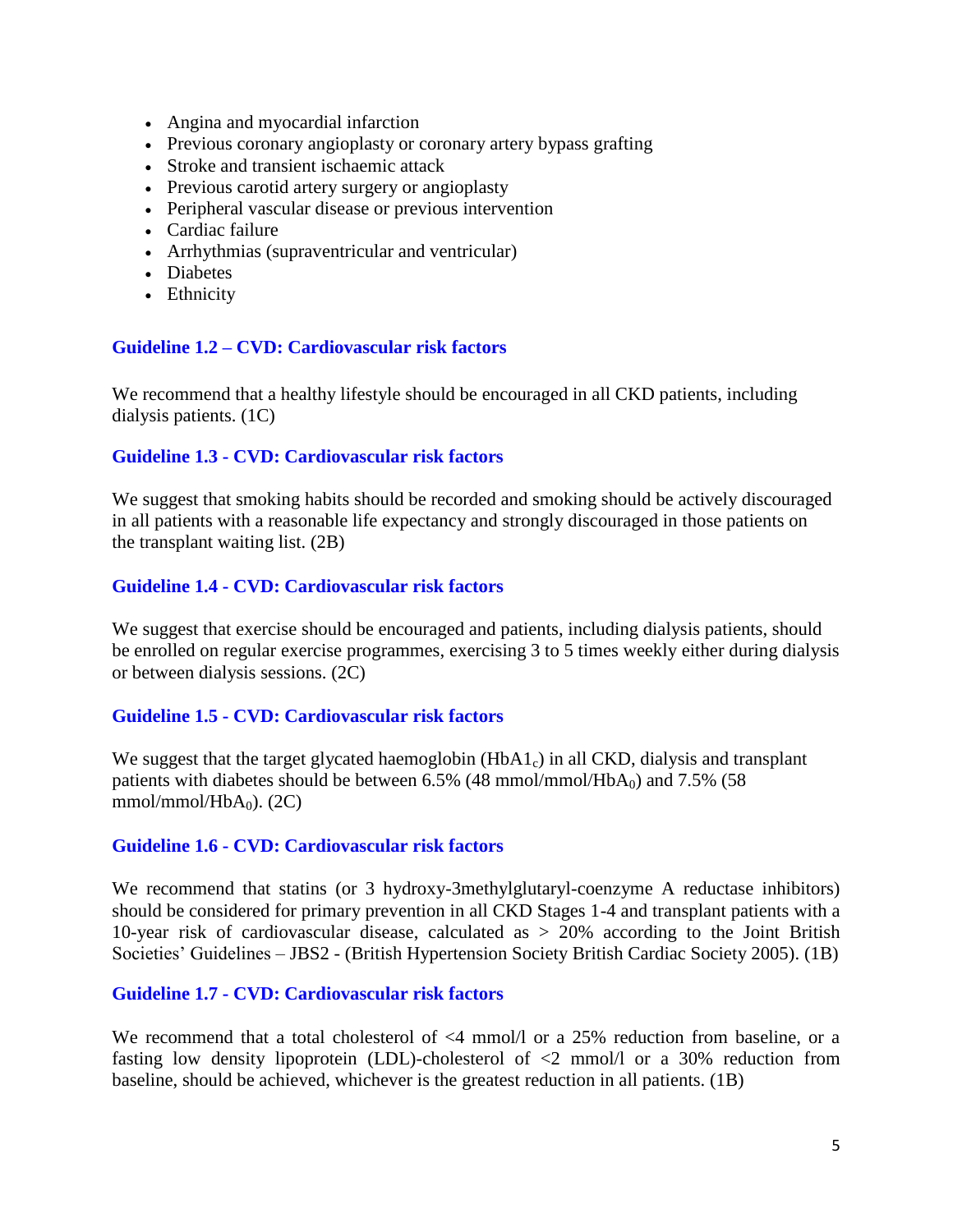#### **Guideline 1.8 - CVD: Cardiovascular risk factors**

We suggest that statins should not be withdrawn from patients in whom they were previously indicated and should continue to be prescribed when such patients start renal replacement therapy (RRT) or change modality. (2C)

# **2. Cardiovascular disease in CKD (CVD) (Guidelines CVD 2.1-2.3)**

## **Guideline 2.1 - CVD: B vitamin and folate supplementation**

We suggest that folic acid and B vitamin supplements should be offered to all renal patients considered nutritionally at risk from deficiency of folic acid or B vitamin deficiency. B12 levels and, serum and red cell folate should be above the lower limit of the reference range in all CKD patients including patients on dialysis and after transplantation. (2C)

#### **Guideline 2.2 - CVD: Folate deficiency**

We suggest that red cell folate levels should be checked if MCV remains high despite normal or high serum folate. (2C)

### **Guideline 2.3 - CVD: Hyperhomocysteinaemia and vitamin supplementation**

We suggest that serum folate levels and B12 should be checked 6 monthly in CKD4/5 and 3 monthly in dialysis patients or more frequently if patients remain anaemic or deficient on initial sampling. There is insufficient evidence of the effects of these vitamins on modifying vascular risk by effects on homocysteine in dialysis patients to recommend supraphysiological replacement. (2D)

## **3. Cardiovascular disease in CKD (CVD) (Guideline CVD 3.1-3.6)**

#### **Guideline 3.1 - CVD: Secondary prevention of cardiovascular risk**

We recommend that CKD stage 1-3 patients with a history of chronic stable angina, acute coronary syndrome, myocardial infarction, stroke, peripheral vascular disease, or who undergo surgical or angiographic coronary revascularisation, should be prescribed aspirin, an ACE inhibitor, a beta-blocker, and an HMG–CoA reductase inhibitor unless contraindicated as per NICE Guidance. (1B)

#### **Guideline 3.2 - CVD: Secondary prevention of cardiovascular risk**

We suggest that CKD stage  $4/5$  patients (including those on dialysis and after transplantation) with a history of chronic stable angina, acute coronary syndrome, myocardial infarction, stroke, peripheral vascular disease, or who undergo surgical or angiographic coronary revascularisation,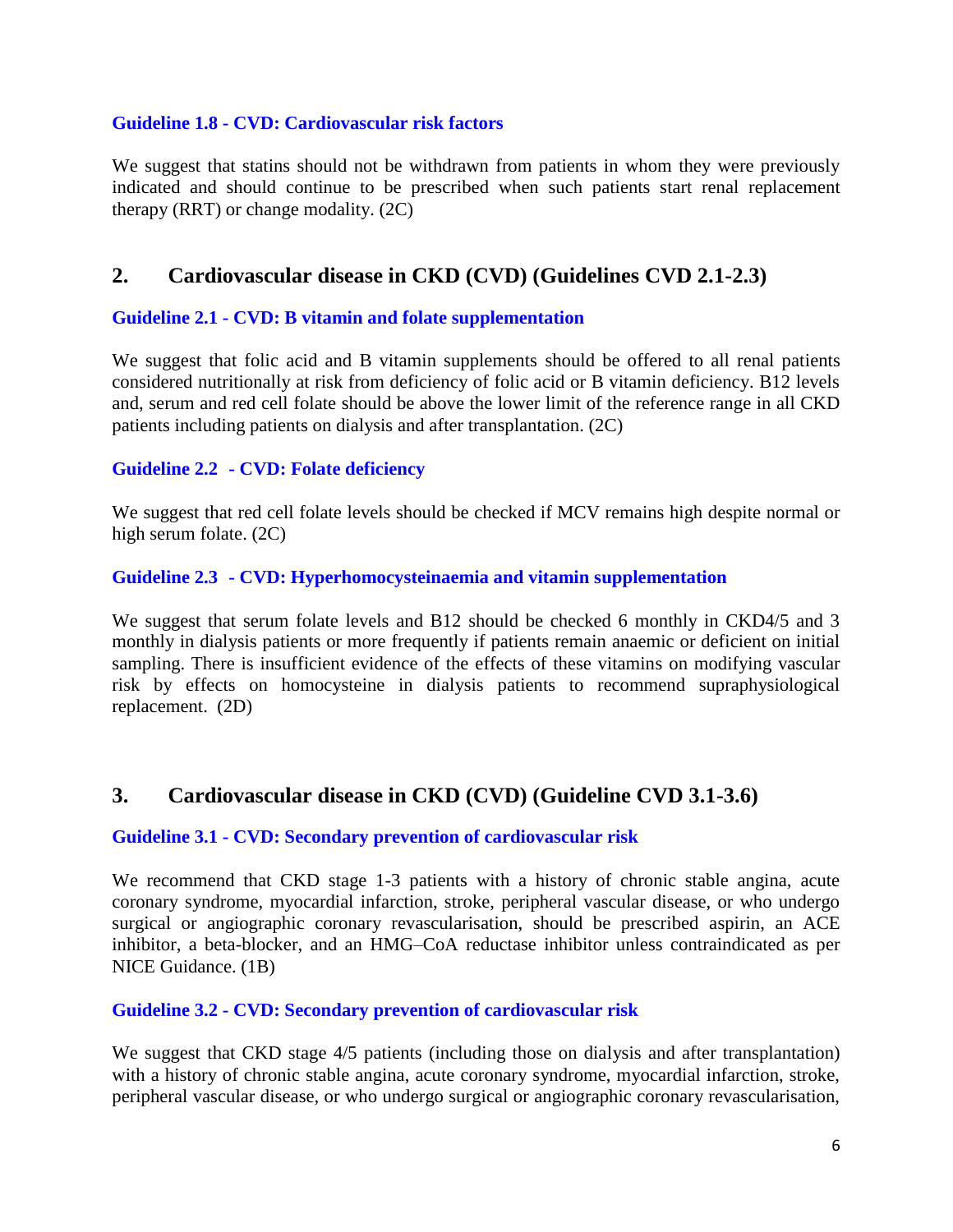should be prescribed aspirin, an ACE inhibitor, a beta-blocker, and an HMG–CoA reductase inhibitor unless contraindicated as per NICE Guidance. (2C)

## **Guideline 3.3 - CVD: Secondary prevention of cardiovascular risk**

We suggest that aspirin and clopidogrel may be indicated for up to 12 months post angioplasty and stenting and in non-ST elevation MI but may have an excess of bleeding complications. (2C)

## **Guideline 3.4 - CVD: Secondary prevention of cardiovascular risk**

We suggest that aspirin is indicated for secondary prevention but not primary prevention of vascular disease in renal failure. (2C)

### **Guideline 3.5 - CVD: Secondary prevention of cardiovascular risk**

We suggest that the doses of ACE inhibitors and beta-blockers should be titrated upwards to the maximal effective or tolerated dose. (2C)

## **Guideline 3.6 - CVD: Secondary prevention of cardiovascular risk**

We suggest that patients on lipid-lowering drug treatment should have total cholesterol reduced by 25% or to below 4 mmol/l, or LDL-cholesterol to below 2 mmol/l, or reduced by 30%, whichever reductions are the greatest. (2B)

# **4. Cardiovascular disease in CKD (CVD) (Guideline CVD 4.1-4.3)**

## **Guideline 4.1 - CVD: Cardiac investigations and coronary revascularization**

We suggest that CKD and dialysis patients should have unimpeded access to a full range of cardiac investigations including exercise and stress echocardiography, radio-isotopic cardiac scans, and coronary angiography. They should also have unimpeded access to cardiology assessment for coronary angioplasty, coronary stenting and cardiac surgery. (2D)

## **Guideline 4.2 - CVD: Cardiac investigations and coronary revascularization**

We suggest that there should be no clinically important delay for pre-dialysis and dialysis patients in receiving assessment by cardiology colleagues for their suitability for transplantation. These issues are often best addressed by regular/joint working with other disciplines. (2D)

## **Guideline 4.3 - CVD: Cardiac investigations and coronary revascularization**

We suggest that the patient's view of the risk and benefit in deciding whether to undergo complex procedures, including renal transplantation, should always carry significant weight in the eventual decisions reached. (2D)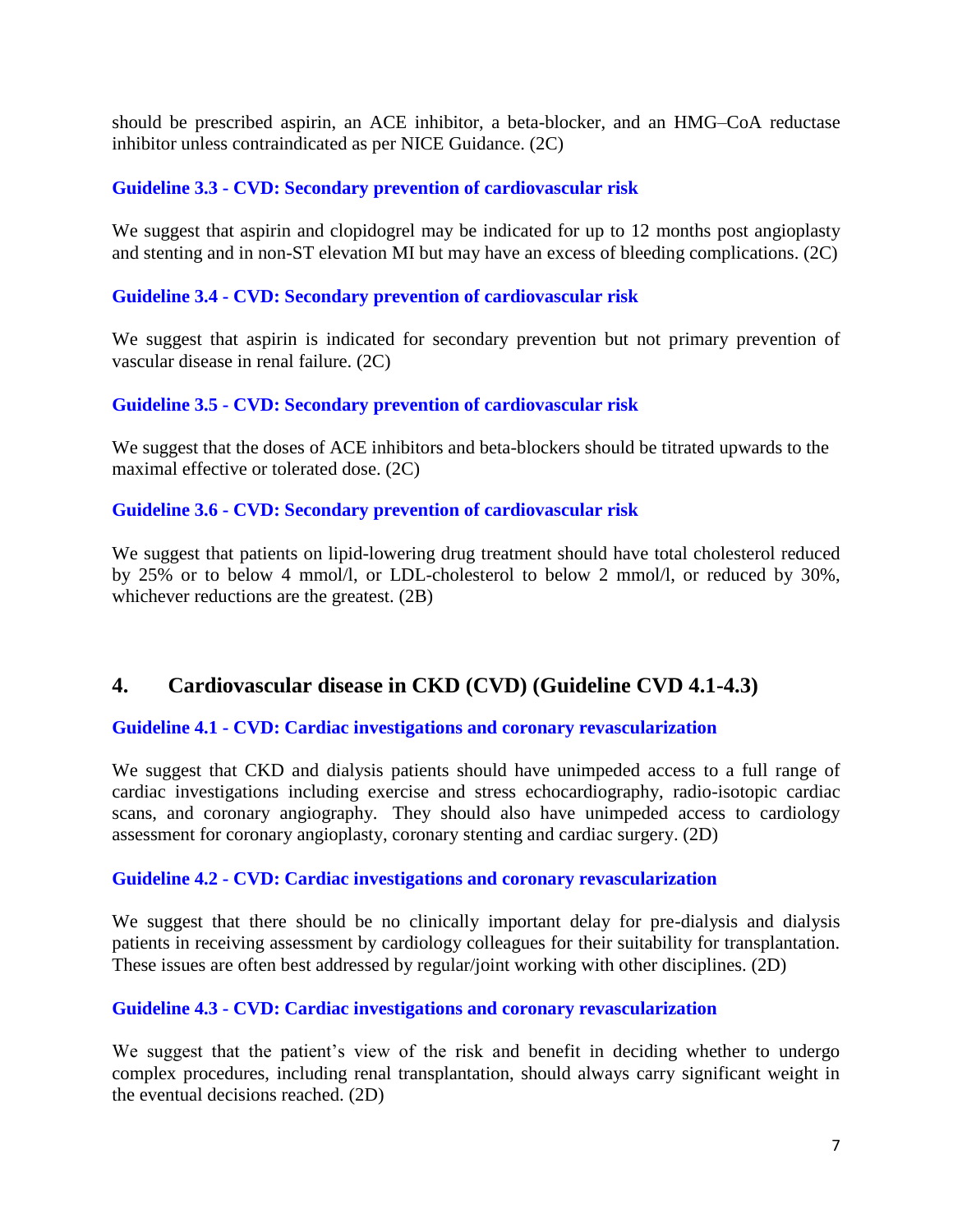# **5. Cardiovascular disease in CKD (CVD) (Guideline CVD 5.1-5.7)**

## **Guideline 5.1 - CVD: Hypertension in non-dialysis patients**

We suggest that BP in CKD 1-4 should be managed according to NICE guidance:  $\langle 140/90 \rangle$  in patients without significant proteinuria and <130/80 in those with proteinuria or with diabetes.  $(2C)$ 

## **Guideline 5.2 - CVD: Hypertension in dialysis patients**

We suggest that pre- and post-dialysis blood pressure (measured after completion of dialysis, including washback) should be recorded and intra-dialytic blood pressure measurements should be made to facilitate good management of the HD session. (2D)

## **Guideline 5.3 - CVD: Hypertension in dialysis patients**

We suggest that home or ambulatory blood pressure recordings should be performed if pre- and post- HD or clinic blood pressures are regularly elevated ( $> 160$  mm Hg systolic BP for  $> 50\%$ of the recording period) or there is concern over possible hypotension. (2C)

## **Guideline 5.4 - CVD: Hypertension in dialysis patients**

Blood pressure targets for dialysis patients are difficult to recommend in the absence of RCTs showing survival benefit, and even more difficult to achieve in practice. However we suggest that it would be sensible to avoid sustained BP extremes and, in order to try to provide some guidance we suggest that systolic blood pressure during the inter-dialytic period on HD, and for PD patients, should not regularly exceed >160mmHg (2C)

## **Guideline 5.5 - CVD: Hypotension / Hypertension in dialysis patients**

We suggest that systolic blood pressure should not routinely be treated with pharmacological agents with antihypertensive properties if SBP is regularly <120mmHg pre dialysis. Discussion with cardiological colleagues may be prudent if ACEI, ARB or BB are being used for LV systolic or diastolic dysfunction in the context of low BP (2D).

## **Guideline 5.6 - CVD: Hypertension in dialysis patients**

We suggest that dialysis patients should be on a restricted sodium  $\langle \langle 5g/day \rangle$  diet. (2C)

## **Guideline 5.7 - CVD: Hypertension in dialysis patients**

We suggest that hypertension on dialysis should be managed by ultrafiltration in the first instance. (2D)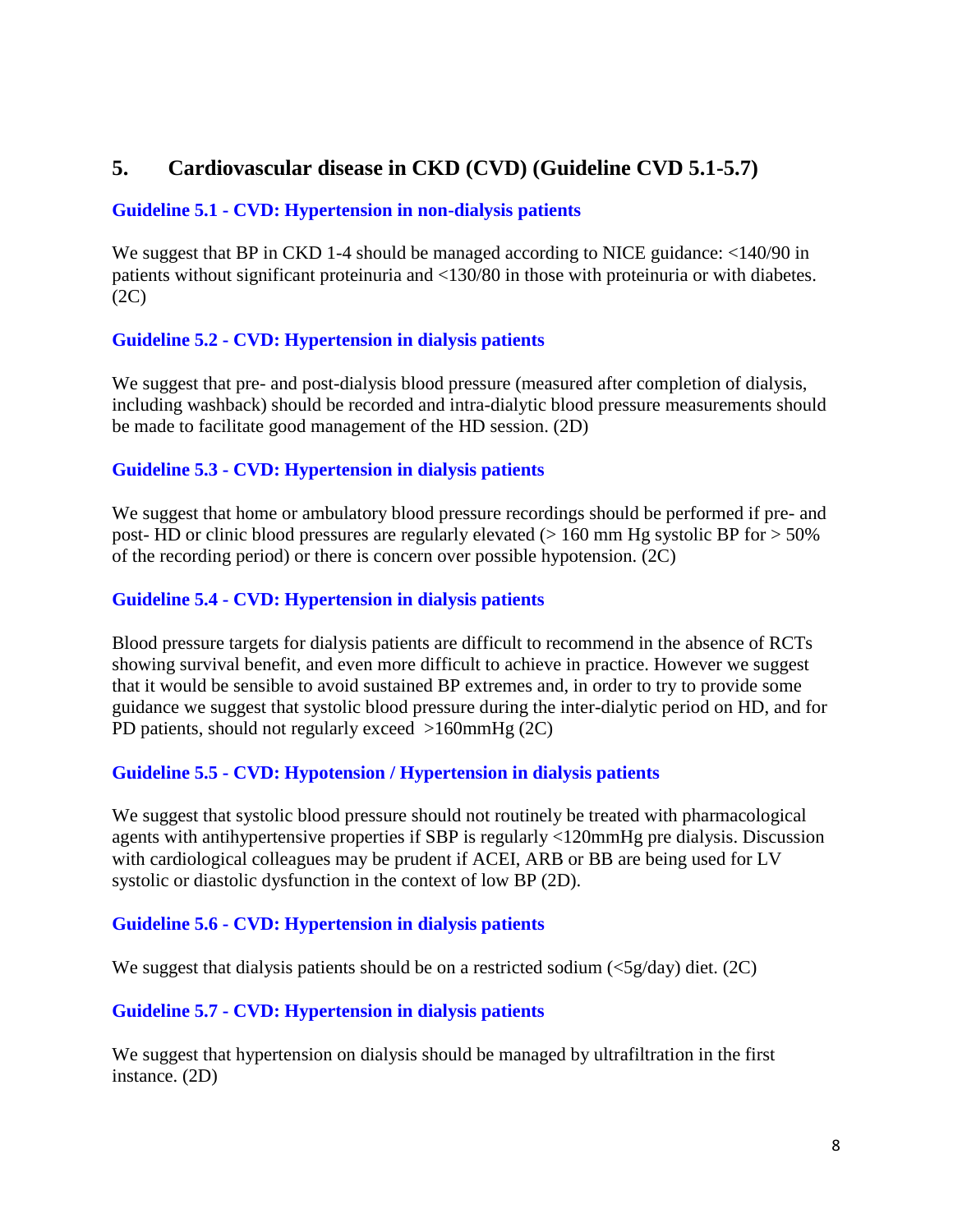# **Summary of audit measures for Cardiovascular Disease in CKD**

- 1. Compliance with recording of cardiovascular co-morbidity at the time of referral to a renal unit and when starting renal replacement therapy.
- 2. Proportion of patients smoking and proportion referred for active help regarding cessation.
- 3. Proportion of patients performing regular exercise on haemodialysis
- 4. Record of glycated haemoglobin concentrations in IFCC (mmol/mol) and HBA1C%.
- 5. Record of prescribed statins allied to indications and comorbidities of patients
- 6. Cholesterol concentrations in patients prescribed HMG CoA reductase inhibitors
- 7. Delay between referral to cardiology for an assessment for renal transplantation and the final cardiological sign-off indicating fitness to proceed should be less than 3 months.
- 8. Pre, post and interdialytic blood pressure in HD patients
- 9. Blood pressure in peritoneal dialysis patients
- 10. Home and /or ambulatory blood pressure recordings

# **1. Cardiovascular disease in CKD (CVD) (Guidelines CVD 1.1-1.8)**

## **Guideline 1.1 – CVD: Cardiovascular risk factors**

We recommend that a history of and risk factors for cardiovascular disease in patients with CKD Stage 1- 5 and dialysis patients should be recorded in a format that permits audit of the management of such patients. (1B)

These should include

- Angina and myocardial infarction
- Previous coronary angioplasty or coronary artery bypass grafting
- Stroke and transient ischaemic attack
- Previous carotid artery surgery or angioplasty
- Peripheral vascular disease or previous intervention
- Cardiac failure
- Arrhythmias (supraventricular and ventricular)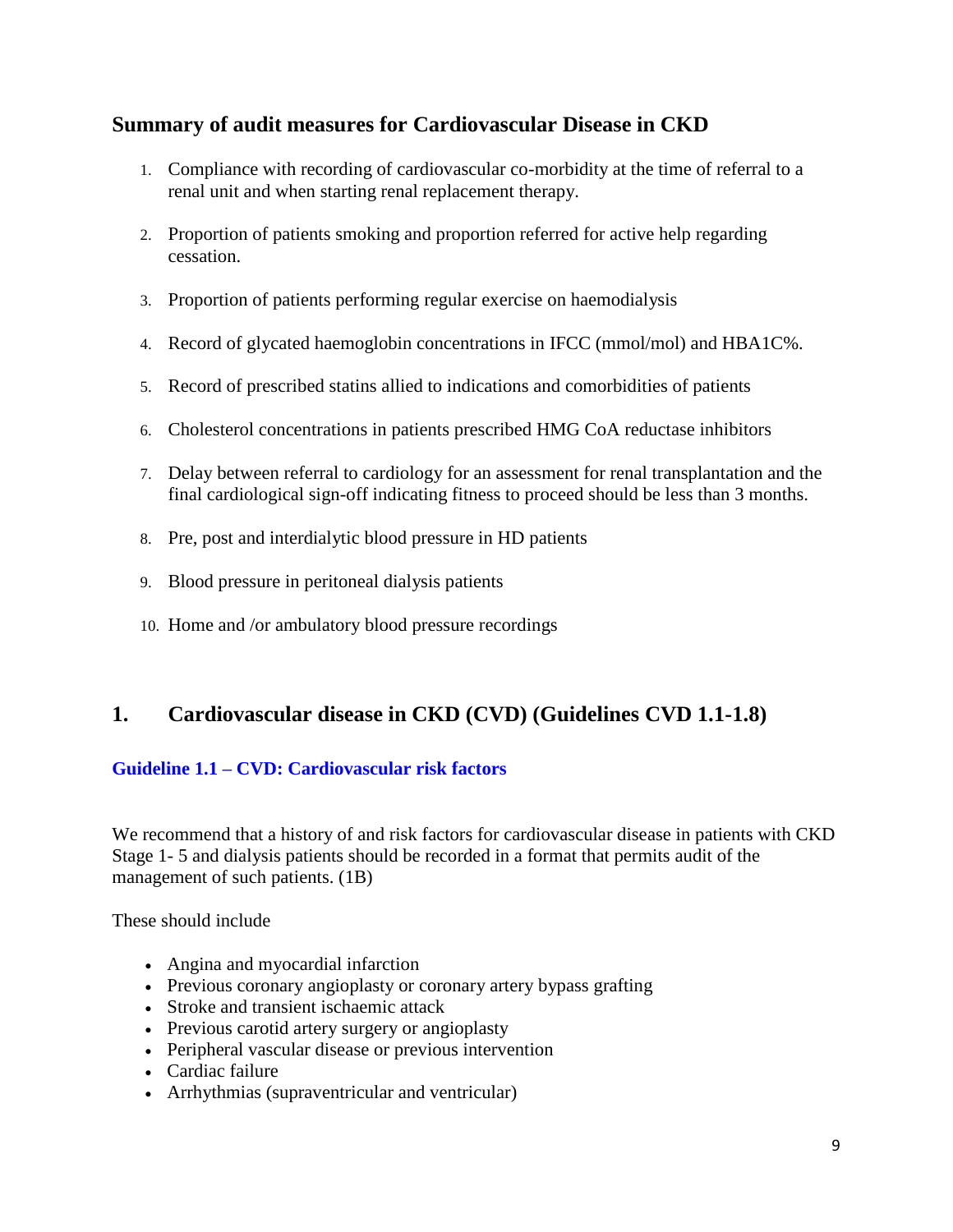- Diabetes
- Ethnicity

### **Guideline 1.2 – CVD: Cardiovascular risk factors**

We recommend that a healthy lifestyle should be encouraged in all CKD patients, including dialysis patients. (1C)

#### **Audit measure**

Record of cardiovascular co-morbidity at the time of referral to a renal unit and when starting renal replacement therapy

#### **Rationale for 1.1 and 1.2**

Patients with renal impairment have a higher burden of vascular disease than age matched controls at all levels of renal dysfunction (1) and cardiovascular disease is the main cause of death in these patients. This risk is more apparent in younger patients where for example a 35 year old man on dialysis has the same risk of a cardiovascular death as an 80 year old not on dialysis (2). Accurate recording of traditional cardiovascular risk factors and co-morbid cardiovascular disease will enable adjustment for case-mix in analysis of patient outcomes.

Obesity is a risk factor in developing renal disease (3) and weight loss programmes can help obese pre-dialysis patients in by reducing proteinuria, BP and rate of renal decline (4). Exercise in addition to Orlistat and dietary intervention, and increasingly, bariatric surgery for very obese subjects, has also been used to help improve suitability for transplantation (5) . Fewer data are available for patients treated by PD.

In addition to traditional risk factors associated with increased risk of cardiovascular disease such as hypertension and hypercholesterolaemia, other factors complicate and may accelerate vascular disease in patients with CKD, notably disordered mineral metabolism (2). While plentiful epidemiological evidence continues to accumulate relating plasma phosphate concentrations in particular to adverse outcomes, there are no RCTs of phosphate reduction to show any CV benefit from that intervention. Ethnicity also affects cardiovascular risk (6). Anaemia was thought to play a role in the early development of cardiovascular disease and may still be important (7). However the publication of several RCTs including CREATE (8), CHOIR (9), and in particular the placebo-controlled TREAT (10) have challenged the "cardiovascular" rationale behind anaemia correction. This remains controversial and partial correction may be important, with different targets that may apply to different subgroups (11). However it is now recognised that complete anaemia correction may not be advisable in pre-dialysis or dialysis patients (12).

Both anaemia and disorders of bone and mineral metabolism develop early in the course of CKD and may be detected when eGFR is below 60 ml/min (CKD stage 3) and both are nearly universal in patients with CKD stage 5 and 5D dialysis patients. Readers are referred to the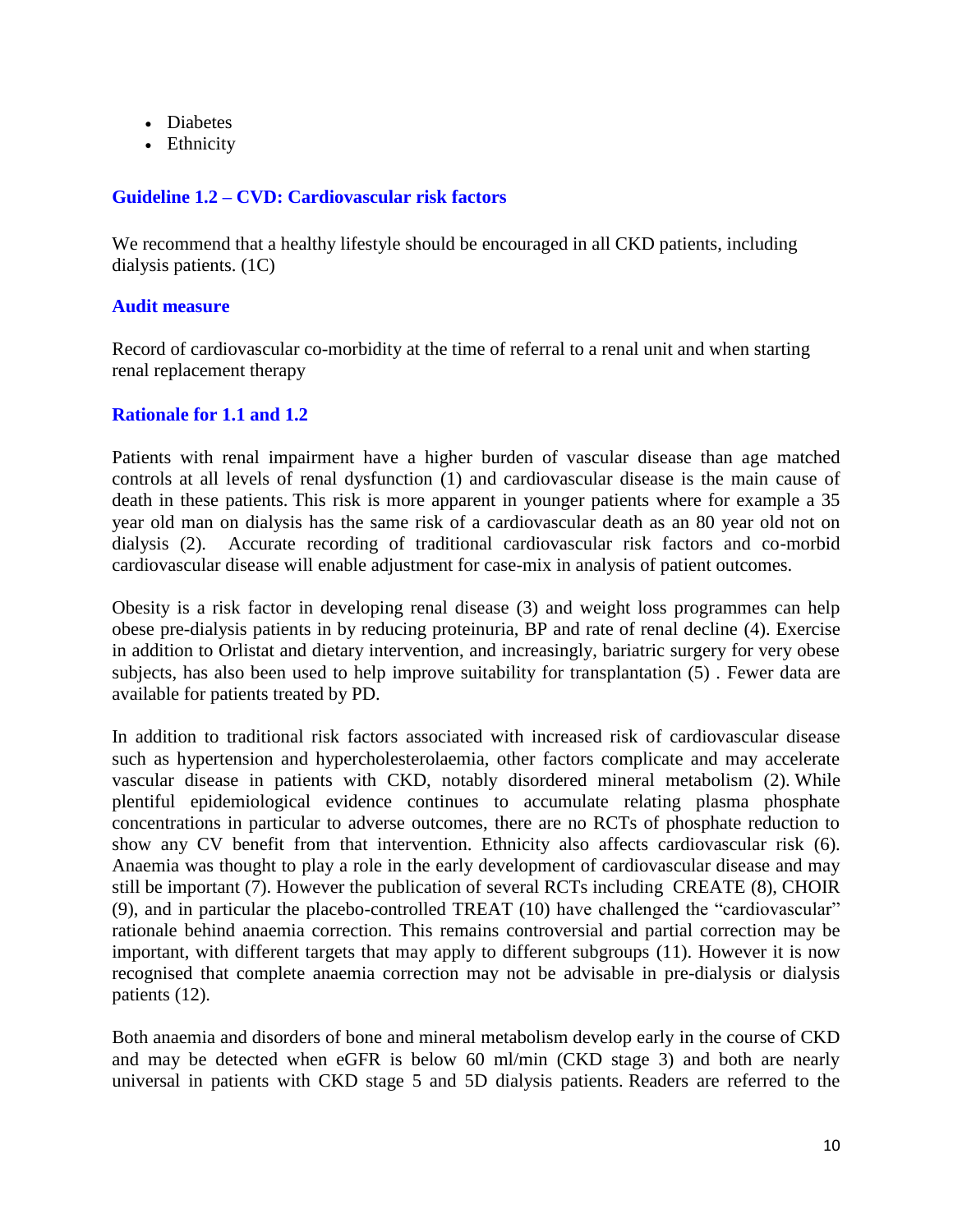Renal Association guidelines on anaemia and mineral and bone disorders in CKD @ [www.renal.org](http://www.renal.org/) and the KDIGO guideline on mineral and bone disorders (13).

- 1. van der Zee S, Baber U, Elmariah S, Winston J, Fuster V. Cardiovascular risk factors in patients with chronic kidney disease. Nat Rev Cardiol. 2009 Sep;6(9):580-589.
- 2. KDIGO clinical practice guideline for the diagnosis, evaluation, prevention, and treatment of Chronic Kidney Disease-Mineral and Bone Disorder (CKD-MBD). Kidney Int. Suppl. 2009 Aug;(113):S1-130.
- 3. Munkhaugen J, Lydersen S, Widerøe T, Hallan S. Prehypertension, obesity, and risk of kidney disease: 20-year follow-up of the HUNT I study in Norway. Am. J. Kidney Dis. 2009 Oct;54(4):638-646.
- 4. Navaneethan SD, Yehnert H, Moustarah F, Schreiber MJ, Schauer PR, Beddhu S. Weight loss interventions in chronic kidney disease: a systematic review and meta-analysis. Clin J Am Soc Nephrol. 2009 Oct;4(10):1565-1574.
- 5. Maclaughlin HL, Cook SA, Kariyawasam D, Roseke M, van Niekerk M, Macdougall IC. Nonrandomized Trial of Weight Loss With Orlistat, Nutrition Education, Diet, and Exercise in Obese Patients With CKD: 2-Year Follow-up. Am. J. Kidney Dis [Internet]. 2009 Nov 16 [cited 2009 Dec 16];Available from: http://www.ncbi.nlm.nih.gov/pubmed/19926371
- 6. Hippisley-Cox J, Coupland C, Vinogradova Y, Robson J, Minhas R, Sheikh A, et al. Predicting cardiovascular risk in England and Wales: prospective derivation and validation of QRISK2. BMJ. 2008 Jun 28;336(7659):1475–1482.
- 7. Eckardt K, Scherhag A, Macdougall IC, Tsakiris D, Clyne N, Locatelli F, et al. Left ventricular geometry predicts cardiovascular outcomes associated with anemia correction in CKD. J. Am. Soc. Nephrol. 2009 Dec;20(12):2651-2660.
- 8. Drüeke TB, Locatelli F, Clyne N, Eckardt K, Macdougall IC, Tsakiris D, et al. Normalization of hemoglobin level in patients with chronic kidney disease and anemia. N. Engl. J. Med. 2006 Nov 16;355(20):2071-2084.
- 9. Singh AK, Szczech L, Tang KL, Barnhart H, Sapp S, Wolfson M, et al. Correction of anemia with epoetin alfa in chronic kidney disease. N. Engl. J. Med. 2006 Nov 16;355(20):2085- 2098.
- 10. Pfeffer MA, Burdmann EA, Chen C, Cooper ME, de Zeeuw D, Eckardt K, et al. A trial of darbepoetin alfa in type 2 diabetes and chronic kidney disease. N. Engl. J. Med. 2009 Nov 19;361(21):2019-2032.
- 11. Szczech LA, Barnhart HX, Sapp S, Felker GM, Hernandez A, Reddan D, et al. A secondary analysis of the CHOIR trial shows that comorbid conditions differentially affect outcomes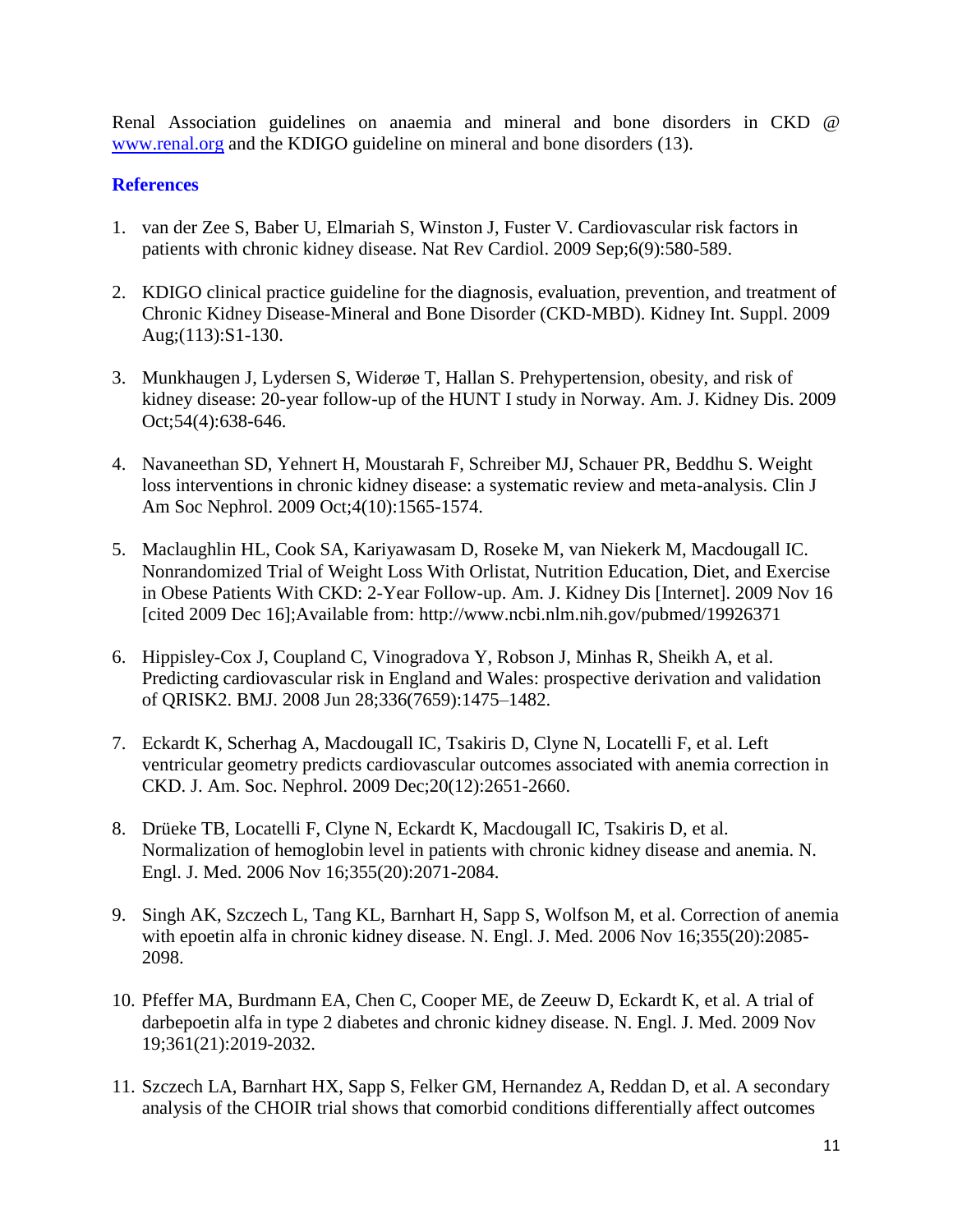during anemia treatment. Kidney Int [Internet]. 2009 Nov 4 [cited 2009 Dec 17];Available from: http://www.ncbi.nlm.nih.gov/pubmed/19890274

- 12. Locatelli F, Covic A, Eckardt K, Wiecek A, Vanholder R. Anaemia management in patients with chronic kidney disease: a position statement by the Anaemia Working Group of European Renal Best Practice (ERBP). Nephrol. Dial. Transplant. 2009 Feb;24(2):348-354.
- 13. www.kdigo.org.

### **Guideline 1.3 - CVD: Cardiovascular risk factors**

We suggest that smoking habits should be recorded and smoking should be actively discouraged in all patients with a reasonable life expectancy and strongly discouraged in those patients on the transplant waiting list. (2B)

#### **Audit measure**

Proportion of patients smoking and proportion referred for active help regarding cessation.

### **Rationale**

Cigarette smoking is associated with an increased cardiovascular risk in the general population (1). In CKD, smoking is associated with more rapid progression of renal disease (2), higher levels of established renal failure (3) and higher cardiovascular mortality following transplantation  $(4)(5)$ .

- 1. Danaei G, Ding EL, Mozaffarian D, Taylor B, Rehm J, Murray CJL, et al. The Preventable Causes of Death in the United States: Comparative Risk Assessment of Dietary, Lifestyle, and Metabolic Risk Factors. PLoS Med. 2009 Apr;6(4):e1000058.
- 2. Halimi JM, Giraudeau B, Vol S, Cacès E, Nivet H, Lebranchu Y, et al. Effects of current smoking and smoking discontinuation on renal function and proteinuria in the general population. Kidney Int. 2000 Sep;58(3):1285-1292.
- 3. Bash LD, Astor BC, Coresh J. Risk of Incident ESRD: A Comprehensive Look at Cardiovascular Risk Factors and 17 Years of Follow-up in the Atherosclerosis Risk in Communities (ARIC) Study. Am. J. Kidney Dis [Internet]. 2009 Nov 20 [cited 2009 Dec 16];Available from: http://www.ncbi.nlm.nih.gov/pubmed/19932544
- 4. Yavuz A, Tuncer M, Gürkan A, Demirbaş A, Süleymanlar G, Ersoy F, et al. Cigarette smoking in renal transplant recipients. Transplant. Proc. 2004 Feb;36(1):108-110.
- 5. Kasiske BL, Klinger D. Cigarette smoking in renal transplant recipients. J. Am. Soc. Nephrol. 2000 Apr;11(4):753-759.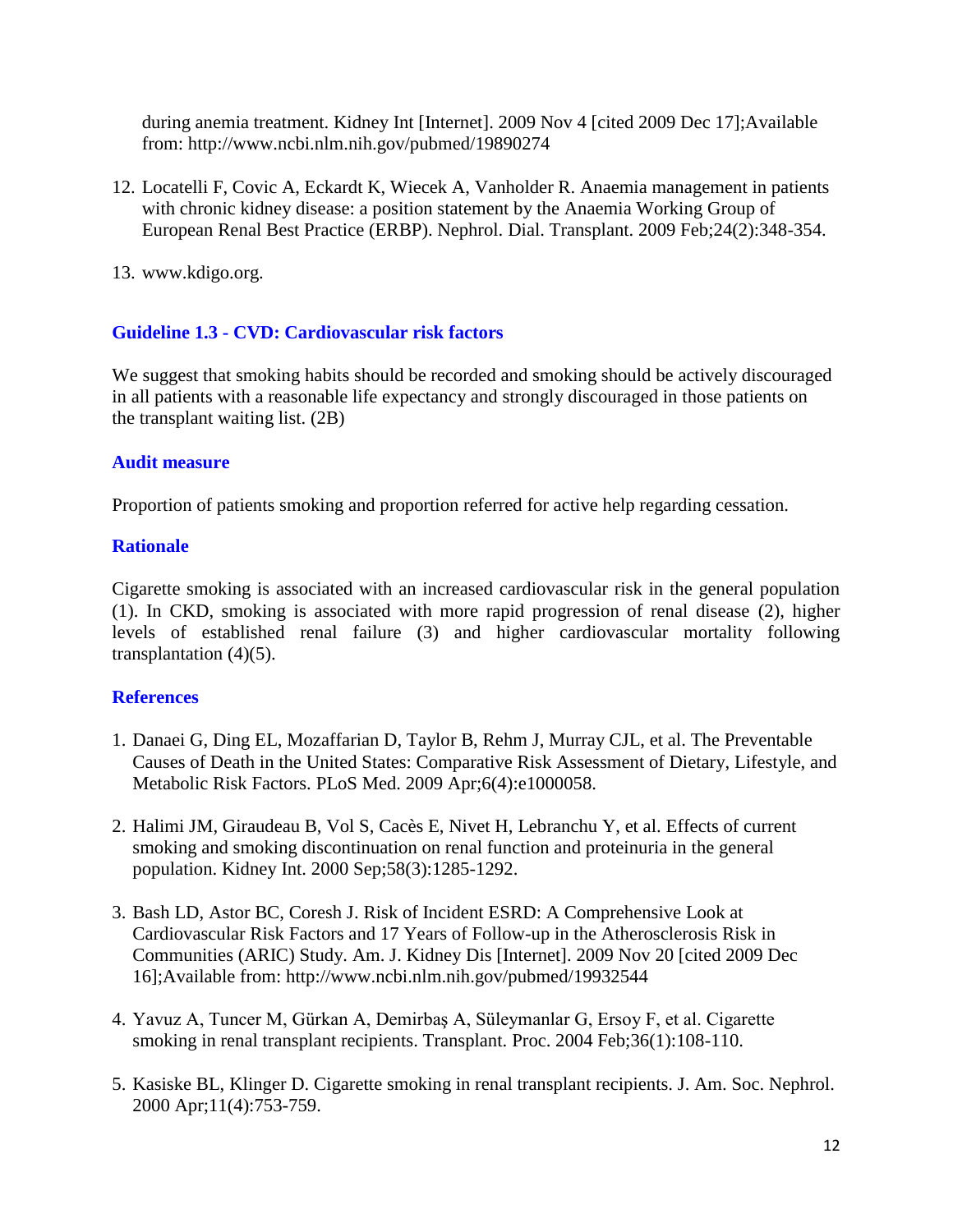#### **Guideline 1.4 - CVD: Cardiovascular risk factors**

We suggest that exercise should be encouraged and patients, including dialysis patients, should be enrolled on regular exercise programmes, exercising 3 to 5 times weekly either during dialysis or between dialysis sessions. (2C)

#### **Audit measure**

Proportion of patients performing regular exercise on haemodialysis

#### **Rationale**

Exercise is of proven benefit in reducing cardiovascular risk in the general population. Reduced exercise capacity and muscle strength is detectable in stage 3 CKD and is poor in dialysis patients compared to age matched controls (1). Exercise training improves maximal exercise capacity, muscle strength and endurance in predialysis patients in all age groups (2).

Morphological and metabolic benefits in skeletal muscle have been well-documented in HD patients following exercise training programs and there may be other benefits e.g. in reducing restless leg syndrome. However the benefit of exercise in dialysis patients is based on small numbers of studies with few patients. In these studies, exercise is claimed to improve quality of life, haematocrit, enhance exercise capacity and  $VO<sub>2</sub>$  max, and increase endurance and muscle strength (3-5) and contribute to improved work capacity. Regular exercise may also contribute to reduced mortality. In a study of 2,507 new dialysis patients mortality risk was highest in those patients with severe limitations to moderate or vigorous physical activity and lowest in patients exercising up to 4 to 5 times weekly (6). There was no association between increased survival and daily exercise so this warrants further study. Exercise training can result in a beneficial effect within a few weeks in HD patients. Exercise programs also have been shown to improve blood pressure control and reduce arterial stiffness though the beneficial effects taper off after 1 month after stopping training. In a randomised clinical trial over 12 weeks intradialytic cycling and pre-dialysis strength training resulted in beneficial effects on behavioural change, physical fitness and quality of life (7). Improvement is sustained up to 4 years but dropout rates from the exercise program are more likely to occur when the exercise program is between dialysis sessions rather than during dialysis (8).

The amount of exercise that patients should take is not known but studies usually describe graded exercise individualised to patients with both low cardiovascular exercises (<3 times a week for <20 minutes or cardiovascular exercise of exercise that exceeds this). Benefits have been described with both approaches (9).

However, exercise is generally considered an important part of staying well and this should be taken into consideration when designing an exercise programs for patients with CKD.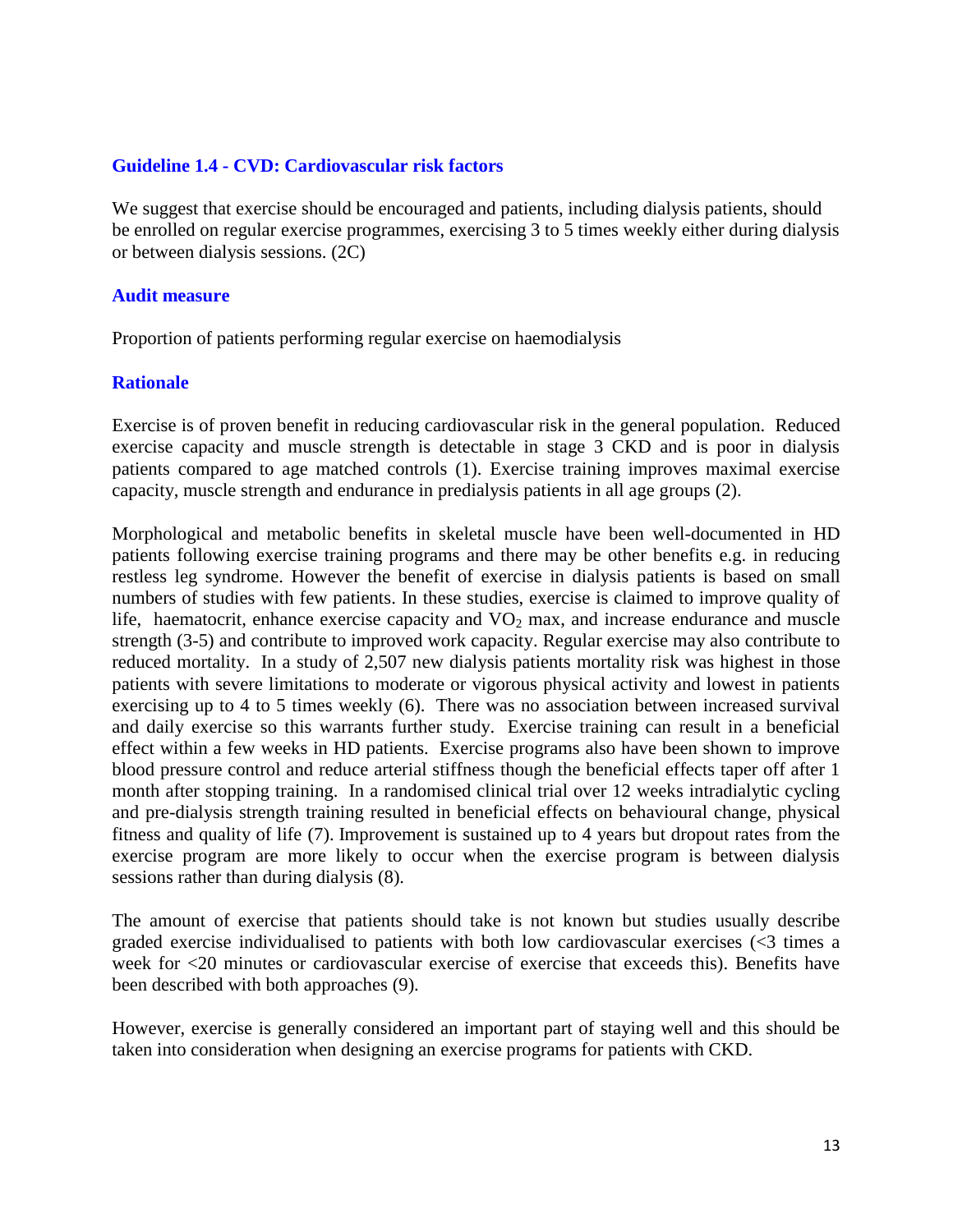### **References**

- 1. Padilla J, Krasnoff J, Da Silva M, Hsu C, Frassetto L, Johansen KL, et al. Physical functioning in patients with chronic kidney disease. J. Nephrol. 2008 Aug;21(4):550-559.
- 2. Clyne N. The importance of exercise training in predialysis patients with chronic kidney disease. Clin Nephrol. 2004 May;61 Suppl 1:S10-13.
- 3. Oh-Park M, Fast A, Gopal S, Lynn R, Frei G, Drenth R, et al. Exercise for the dialyzed: aerobic and strength training during hemodialysis. Am J Phys Med Rehabil. 2002 Nov;81(11):814-821.
- 4. Painter P, Carlson L, Carey S, Paul SM, Myll J. Physical functioning and health-related quality-of-life changes with exercise training in hemodialysis patients. Am. J. Kidney Dis. 2000 Mar;35(3):482-492.
- 5. Painter P, Moore G, Carlson L, Paul S, Myll J, Phillips W, et al. Effects of exercise training plus normalization of hematocrit on exercise capacity and health-related quality of life. Am. J. Kidney Dis. 2002 Feb;39(2):257-265.
- 6. Stack AG, Molony DA, Rives T, Tyson J, Murthy BVR. Association of physical activity with mortality in the US dialysis population. Am. J. Kidney Dis. 2005 Apr;45(4):690-701.
- 7. van Vilsteren MCBA, de Greef MHG, Huisman RM. The effects of a low-to-moderate intensity pre-conditioning exercise programme linked with exercise counselling for sedentary haemodialysis patients in The Netherlands: results of a randomized clinical trial. Nephrol. Dial. Transplant. 2005 Jan;20(1):141-146.
- 8. Kouidi E, Grekas D, Deligiannis A, Tourkantonis A. Outcomes of long-term exercise training in dialysis patients: comparison of two training programs. Clin. Nephrol. 2004 May;61 Suppl 1:S31-38.
- 9. Takhreem M. The effectiveness of intradialytic exercise prescription on quality of life in patients with chronic kidney disease. Medscape J Med. 2008;10(10):226.

## **Guideline 1.5 - CVD: Cardiovascular risk factors**

We suggest that the target glycated haemoglobin  $(HbA1<sub>c</sub>)$  in all CKD, dialysis and transplant patients with diabetes should be between  $6.5\%$  (48 mmol/mmol/HbA<sub>0</sub>) and  $7.5\%$  (58  $mmol/mmol/HbA<sub>0</sub>$ ). (2C)

#### **Audit measure**

Record of glycated haemoglobin concentrations in IFCC (mmol/mol) and HBA1C%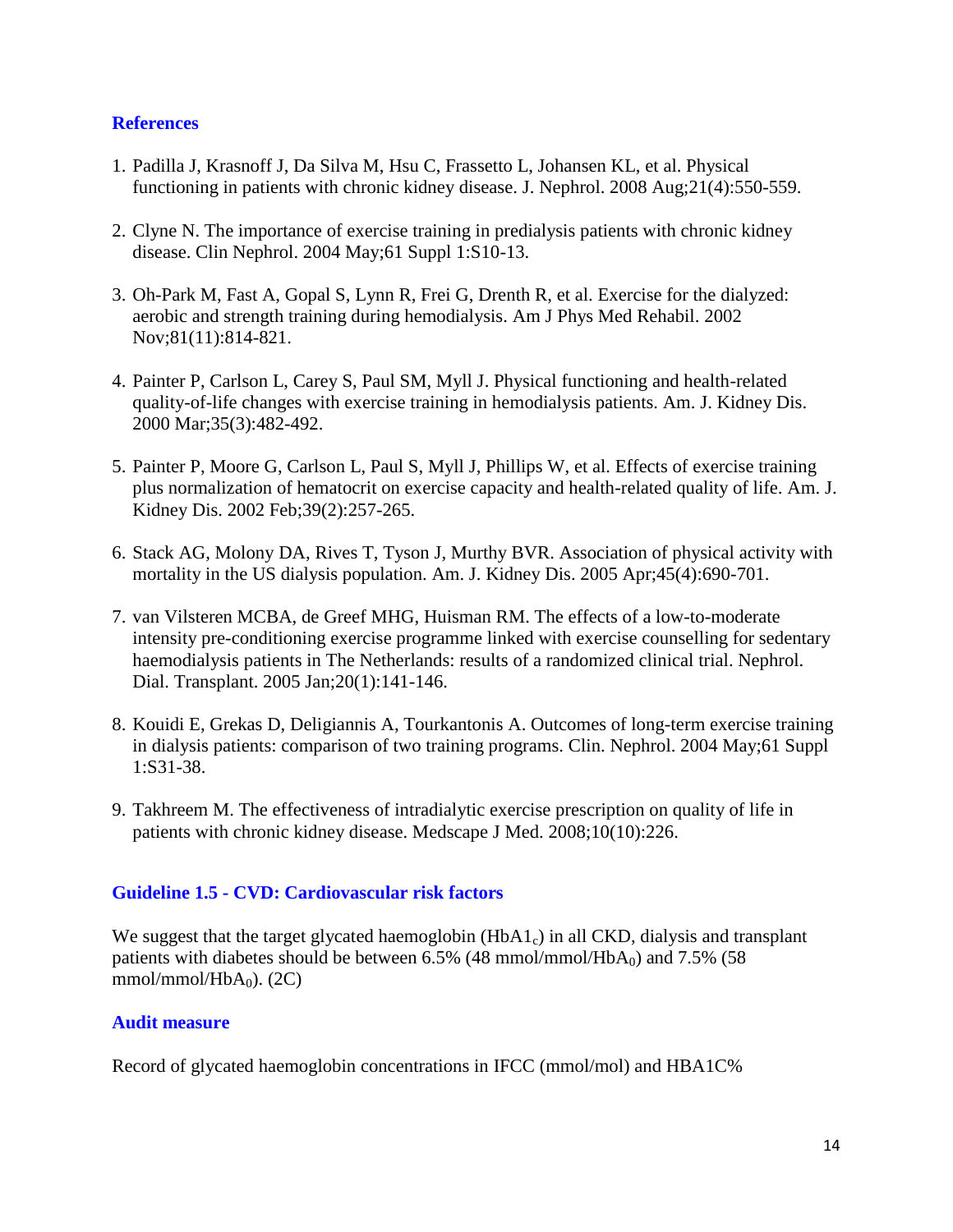### **Rationale**

Previously HbA1c was measured using an assay method harmonized to the Diabetes Control and Complications Trial (DCCT) standard (1). Recent international discussion of HbA1c methodology coordinated by the international federation of clinical chemistry (IFCC) has meant that all laboratories should move to new units of  $HbA1_c$  expressed as a fraction of  $HbA1_c$  with respect to  $HgA_0$  (mmol/mol). Thus the agreed calculation to convert the DCCT% value to the IFFC value is: IFCC (mmol/mol HbA<sub>0</sub>) = (DCCT%-2.15) x 10.929 (2).

Measurement of  $HbA1_c$  blood levels is an established tool to monitor glycaemic control in diabetic patients. Differences in methodology and a lack of standardization between laboratories however have made comparisons between sites difficult. In type 1 diabetes the DCCT demonstrated that strict glycaemic control can both delay the onset and slow the progression of microvascular complications over a nine year period. The mean  $HbA1_c$  values during the nineyear study were 7.2% (55 mmol/mol) with intensive therapy and 9.1% (76 mmol/mol) with conventional therapy. Subsequent studies have confirmed these findings. In type 2 diabetes improved glycaemic control appears to provide a similar benefit in delaying microvascular complications. Strict glycaemic control slows the increase in urinary albumin excretion in CKD type 1 and type 2 patients (3). The UKPDS also demonstrated that improved glycaemic control in newly diagnosed type 2 diabetic patients reduced the incidence of diabetic microvascular complications (4).

Though intensive glycaemic control can delay the onset and slow progression of retinopathy, nephropathy and neuropathy no intensive glycaemic control trial to date has resulted in a significant reduction in cardiovascular end points.

Observational studies suggest that  $HbA1<sub>C</sub>$  influences cardiovascular event rates (5) and survival (6). However in a meta-analysis of 13 prospective cohort studies, 10 of which were in type 2 diabetics, the relative risk of any cardiovascular event was 1.18 (95% CI 1.10-1.26) for every one-percentage point increase in glycated haemoglobin (7). The Veterans Affairs Diabetes Trial (VADT) in type 2 diabetes showed that intensive treatment improves cardiovascular events but only in those with less extensively calcified coronary disease (8). This may mean that for many dialysis patients there is less protective effect of intensive glucose control. Thus the effect of reaching an  $HbA1_c$  of less than 7.5% in many elderly type 2 diabetics on dialysis may have a modest effect on outcome and needs to be weighed against the risk of hypoglycaemic events. Three recent studies in the non-CKD setting (VADT(8), ACCORD (9) and ADVANCE (10)) remind us that more intensive blood glucose control in the frailer older type 2 diabetic patient might be detrimental not beneficial (11). HD *per se* has no significant long-term effect on glycaemic control in insulin-treated type 2 diabetic patients. In PD patients the glucose load may require an increase in insulin or oral hypoglycaemic drugs.

New-onset diabetes after renal transplantation (NODAT) occurs in between 2% and 54% of patients, depending on a large number of factors from age, gender and race to immunosuppressive protocols employed. It is associated with worse graft and patient survival. In the absence of contrary evidence it would seem sensible to aim for a similar  $HbA1<sub>C</sub>$  target in transplanted patients with diabetes, but again no data exists specifically in this cohort.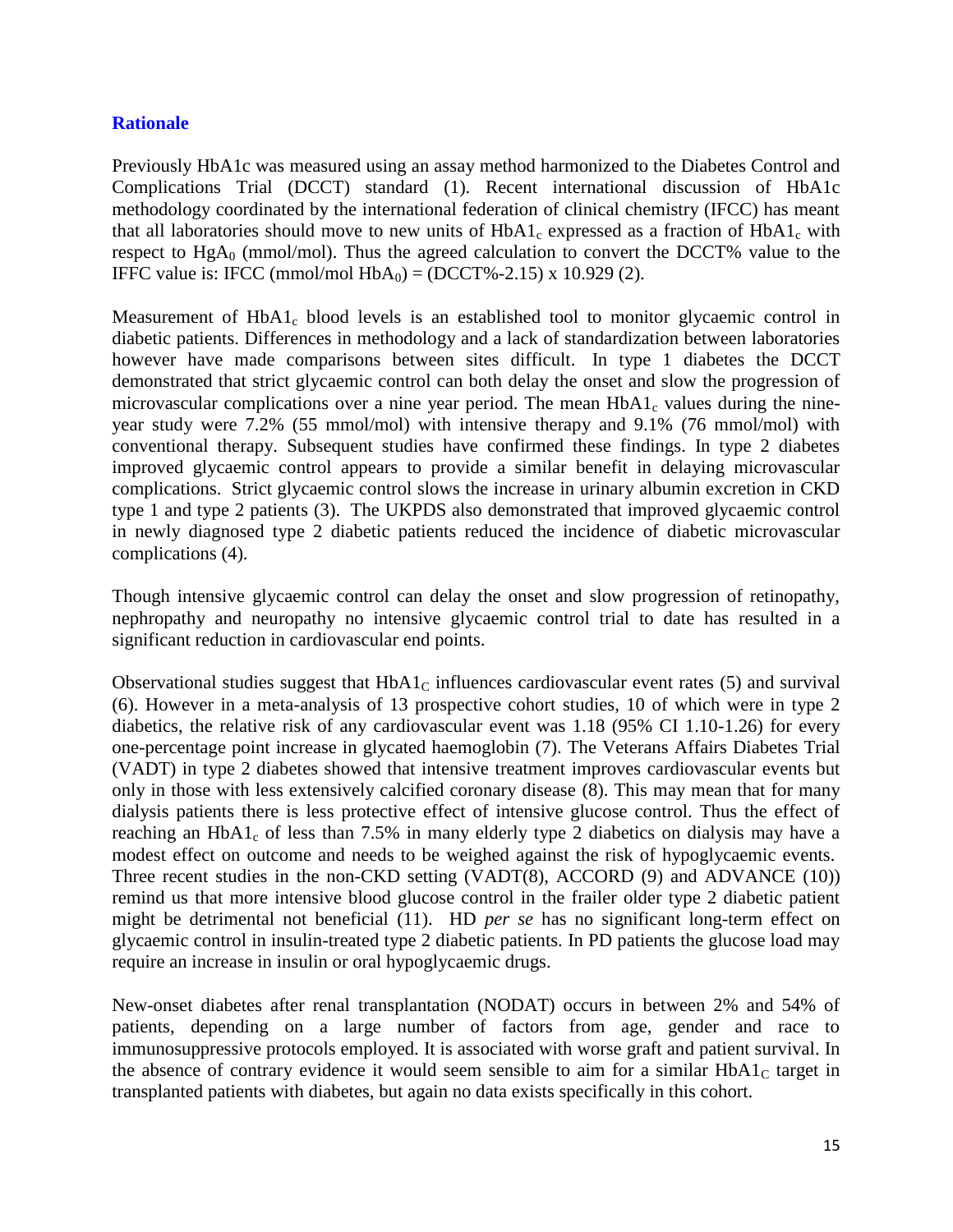Recommendations from other guidelines:

- JBS 2 recommend a HbA1<sub>c</sub>% target of  $< 6.5\%$ , with an audit standard of  $< 7.5\%$  (12)
- NICE recommend for each individual the target  $HbA1<sub>C</sub>$  should be set between 6.5% and 7.5% (13)
- KDOQI recommend a target of  $\langle 7.0\%$  for people with diabetes irrespective of the presence or absence of CKD (14)

- 1. DCCT group. The effect of intensive treatment of diabetes on the development and progression of long-term complications in insulin-dependent diabetes mellitus. The Diabetes Control and Complications Trial Research Group. N. Engl. J. Med. 1993 Sep 30;329(14):977-986.
- 2. D'Orazio P, Burnett RW, Fogh-Andersen N, Jacobs E, Kuwa K, Külpmann WR, et al. Approved IFCC recommendation on reporting results for blood glucose: International Federation of Clinical Chemistry and Laboratory Medicine Scientific Division, Working Group on Selective Electrodes and Point-of-Care Testing (IFCC-SD-WG-SEPOCT). Clin. Chem. Lab. Med. 2006;44(12):1486-1490.
- 3. Gilbert RE, Tsalamandris C, Bach LA, Panagiotopoulos S, O'Brien RC, Allen TJ, et al. Long-term glycemic control and the rate of progression of early diabetic kidney disease. Kidney Int. 1993 Oct;44(4):855-859.
- 4. UKPDS group. Intensive blood-glucose control with sulphonylureas or insulin compared with conventional treatment and risk of complications in patients with type 2 diabetes (UKPDS 33). UK Prospective Diabetes Study (UKPDS) Group. Lancet. 1998 Sep 12;352(9131):837-853.
- 5. Tsujimoto Y, Ishimura E, Tahara H, Kakiya R, Koyama H, Emoto M, et al. Poor glycemic control is a significant predictor of cardiovascular events in chronic hemodialysis patients with diabetes. Ther Apher Dial. 2009 Aug;13(4):358-365.
- 6. Oomichi T, Emoto M, Tabata T, Morioka T, Tsujimoto Y, Tahara H, et al. Impact of glycemic control on survival of diabetic patients on chronic regular hemodialysis: a 7-year observational study. Diabetes Care. 2006 Jul;29(7):1496-1500.
- 7. Selvin E, Marinopoulos S, Berkenblit G, Rami T, Brancati FL, Powe NR, et al. Metaanalysis: glycosylated hemoglobin and cardiovascular disease in diabetes mellitus. Ann. Intern. Med. 2004 Sep 21;141(6):421-431.
- 8. Reaven PD, Moritz TE, Schwenke DC, Anderson RJ, Criqui M, Detrano R, et al. Intensive glucose-lowering therapy reduces cardiovascular disease events in veterans affairs diabetes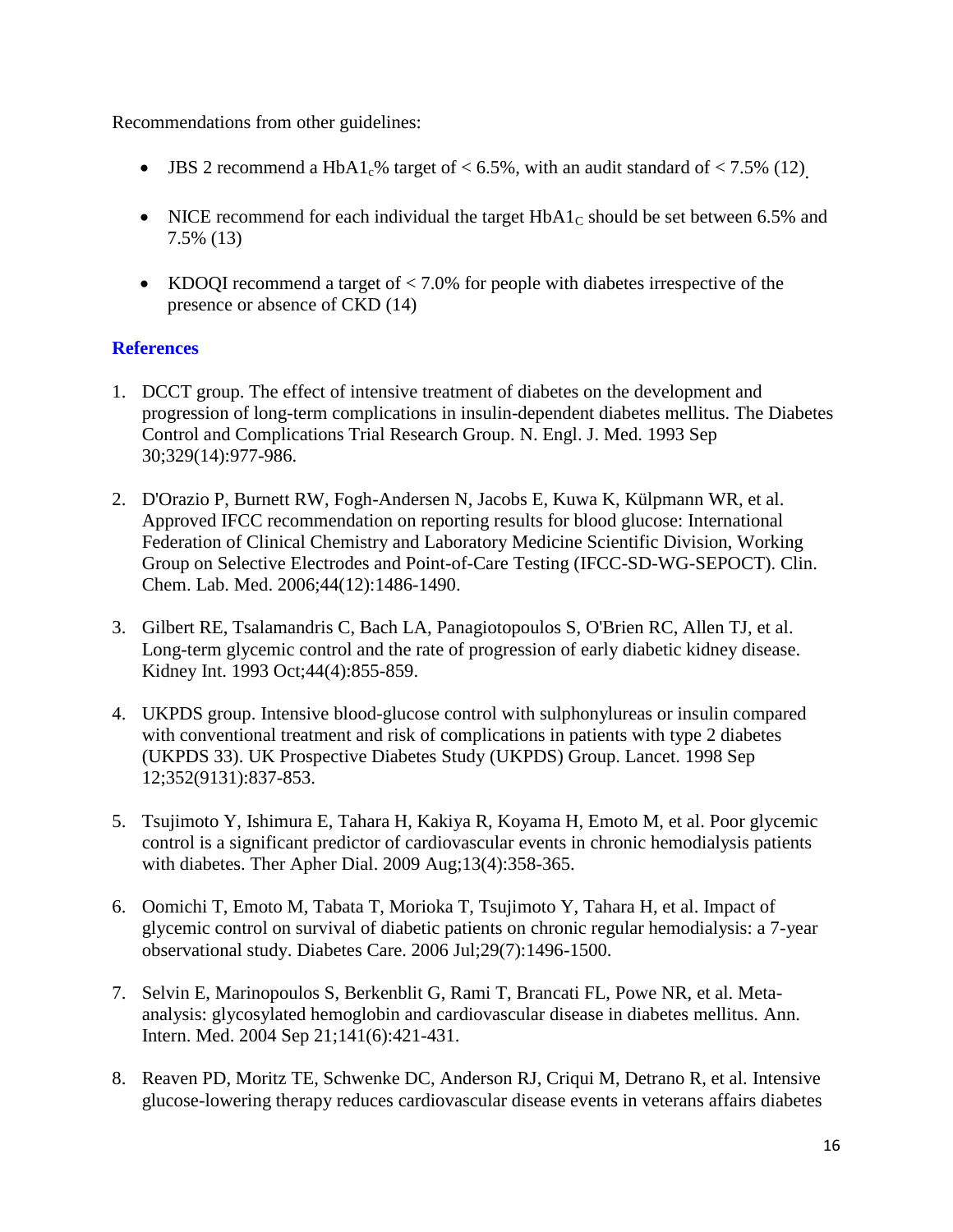trial participants with lower calcified coronary atherosclerosis. Diabetes. 2009 Nov;58(11):2642-2648.

- 9. Gerstein HC, Miller ME, Byington RP, Goff DC, Bigger JT, Buse JB, et al. Effects of intensive glucose lowering in type 2 diabetes. N. Engl. J. Med. 2008 Jun 12;358(24):2545- 2559.
- 10. Patel A, MacMahon S, Chalmers J, Neal B, Billot L, Woodward M, et al. Intensive blood glucose control and vascular outcomes in patients with type 2 diabetes. N. Engl. J. Med. 2008 Jun 12;358(24):2560-2572.
- 11. Weiss IA, Valiquette G, Schwarcz MD. Impact of glycemic treatment choices on cardiovascular complications in type 2 diabetes. Cardiol Rev. 2009 Aug;17(4):165-175.
- 12. British Hypertension Society British Cardiac Society. JBS 2: Joint British Societies' guidelines on prevention of cardiovascular disease in clinical practice. Heart. 2005 Dec 1;91(suppl\_5):v1-52.
- 13. NICE Inherited Clinical Guideline G. Management of Type 2 Diabetes. 2002 Sep;
- 14. K/DOQI. KDOQI Clinical Practice Guidelines and Clinical Practice Recommendations for Diabetes and Chronic Kidney Disease. Am. J. Kidney Dis. 2007 Feb;49(2 Suppl 2):S12-154.

#### **Guideline 1.6 - CVD: Cardiovascular risk factors**

We recommend that statins (or 3 hydroxy-3methylglutaryl-coenzyme A reductase inhibitors) should be considered for primary prevention in all CKD Stages 1-4 and transplant patients with a 10-year risk of cardiovascular disease, calculated as > 20% according to the Joint British Societies' Guidelines (1). (1B)

#### **Guideline 1.7 - CVD: Cardiovascular risk factors**

We recommend that a total cholesterol of <4 mmol/l or a 25% reduction from baseline, or a fasting low density lipoprotein (LDL)-cholesterol of <2 mmol/l or a 30% reduction from baseline, should be achieved, whichever is the greatest reduction in all patients. (1B)

### **Guideline 1.8 - CVD: Cardiovascular risk factors**

We suggest that statins should not be withdrawn from patients in whom they were previously indicated and should continue to be prescribed when such patients start renal replacement therapy (RRT) or change modality. (2C)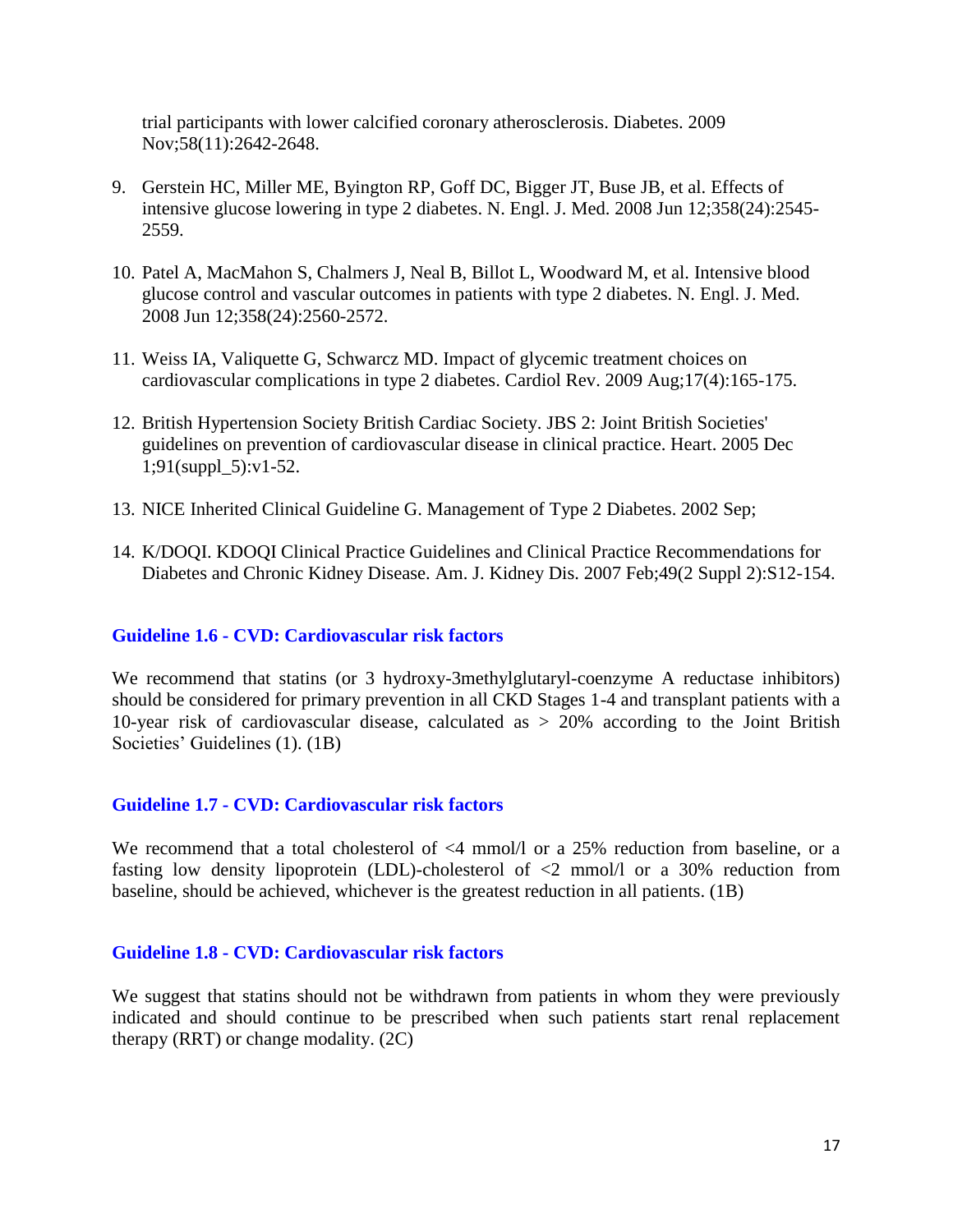#### **Audit measures**

Record of prescribed statins allied to indications and comorbidities of patients

Cholesterol concentrations in patients prescribed HMG CoA reductase inhibitors

#### **Rationale for guidelines 1.6-1.8**

Management should seek to lower cardiovascular risk through a multidisciplinary approach to risk factors, targeting patients with and those who are at high risk of atherosclerotic events. This is the principle behind the Joint British Societies' Guidelines (JBS-2 2005), in defining cardiovascular risk (1). Estimation of cardiovascular risk will require accurate recording of data for each patient regarding smoking, family history of premature vascular disease, blood pressure, total and HDL-cholesterol the presence of diabetes, in addition to age and gender .

Dyslipidaemia is very prevalent in CKD and is influenced by renal function and by degree of proteinuria. There is a reduction of total, HDL and LDL cholesterol concentrations as GFR declines; it is clearly known that significant hypoalbuminaemia secondary to heavy proteinuria, as seen in nephrotic syndrome, is accompanied by a secondary dyslipidaemia (2,3). The use of statins in patients with CKD stages 1-4 has been extensively studied and found to be safe and effective at reducing cardiovascular mortality (4). There are also some data suggesting that their use may retard progression of renal disease via a non lipid mechanism (5). This remains controversial and may only be answered (in 2011) by UK-HARP-2. A Cochrane review, incorporating the ALERT study (6), of the use of statins in the post transplantation setting concludes that these agents provide protection against cardiovascular events but there is as yet no evidence of a mortality benefit (4).

Studies in HD patients have shown a U-shaped relationship between serum cholesterol and subsequent mortality (7). This counterintuitive association is probably an example of reverse causation: chronic disease, chronic inflammation, and malnutrition all cause a reduction in cholesterol levels and are strong independent risk factors for death.

Two large observational studies have suggested benefit from statins in the dialysis population (8,9). However, much more powerful information has come with more recent large randomised controlled trials and the data from these do not support this position (10,11). Other trials, most notably UK-HARP-2, are ongoing to determine whether cholesterol lowering has a role in primary prevention of cardiovascular disease in dialysis patients (12).

Although hypercholesterolaemia may have the same role in atherogenesis this may have a smaller impact in dialysis patients as these patients may die from cardiovascular causes other than those directly related to coronary artery atheromatous disease. Sudden cardiac death is a good example. A recent Cochrane report on statins in dialysis patients, looked at studies of statin vs placebo and failed to identify all cause mortality (10 studies) or cardiovascular mortality (9 studies) benefits from statin therapy (4). However these studies do not suggest that there is any harm from such statin-based therapy, with side effect profiles being similar to those seen in the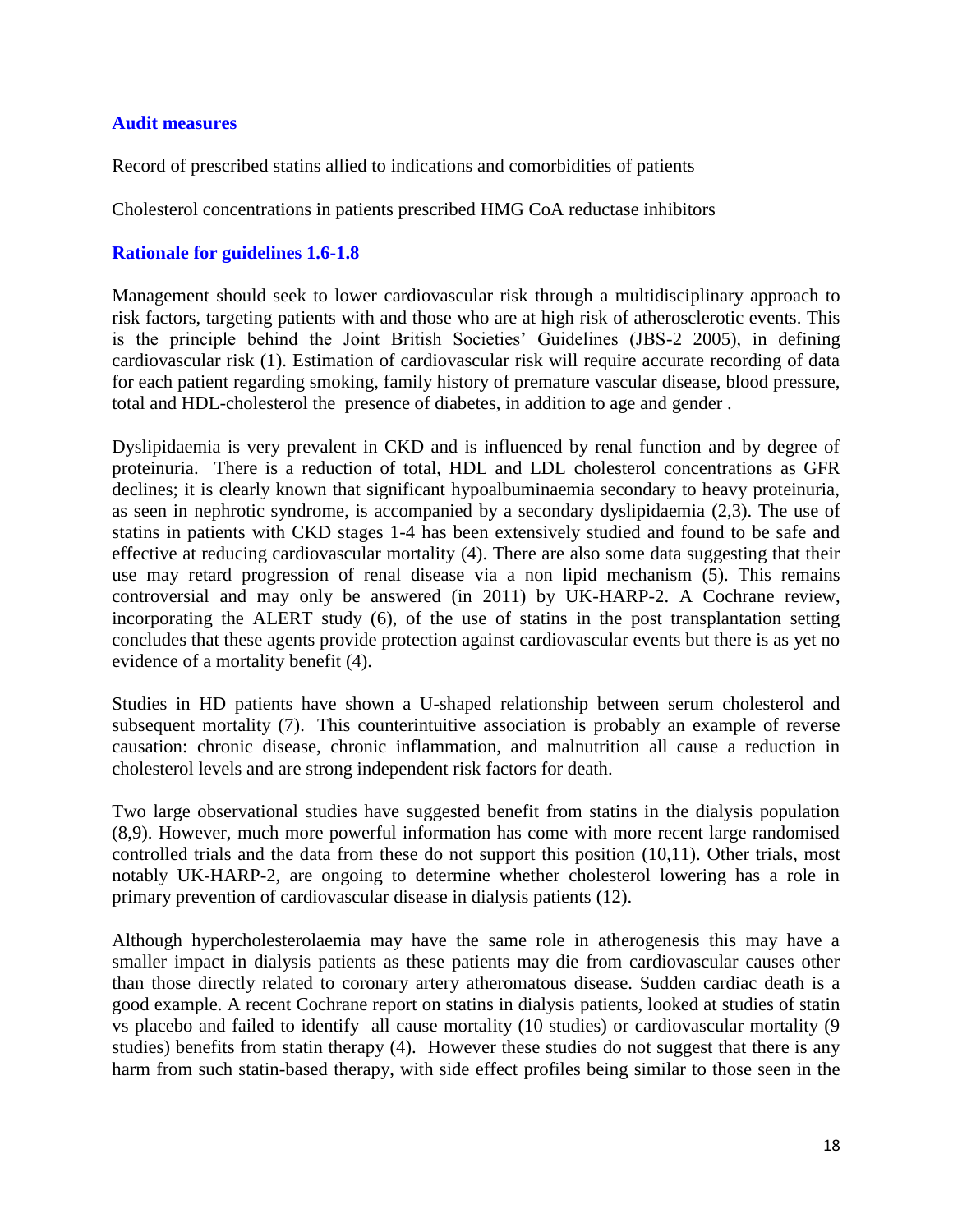general population. Until further evidence is available the advice is to continue to treat these patients with statins to achieve the above targets.

- 1. British Hypertension Society British Cardiac Society. JBS 2: Joint British Societies' guidelines on prevention of cardiovascular disease in clinical practice. Heart. 2005 Dec 1;91(suppl\_5):v1-52.
- 2. Shurraw S, Tonelli M. Statins for treatment of dyslipidemia in chronic kidney disease. Perit Dial Int. 2006 Oct;26(5):523-539.
- 3. Hull RP, Goldsmith DJA. Nephrotic syndrome in adults. BMJ. 2008 May 24;336(7654):1185-1189.
- 4. Navaneethan SD, Nigwekar SU, Perkovic V, Johnson DW, Craig JC, Strippoli GFM. HMG CoA reductase inhibitors (statins) for dialysis patients. Cochrane Database Syst Rev. 2009;(3):CD004289.
- 5. Sukhija R, Bursac Z, Kakar P, Fink L, Fort C, Satwani S, et al. Effect of statins on the development of renal dysfunction. Am. J. Cardiol. 2008 Apr 1;101(7):975-979.
- 6. Holdaas H, Fellström B, Jardine AG, Holme I, Nyberg G, Fauchald P, et al. Effect of fluvastatin on cardiac outcomes in renal transplant recipients: a multicentre, randomised, placebo-controlled trial. Lancet. 2003 Jun 14;361(9374):2024-2031.
- 7. Goldwasser P, Mittman N, Antignani A, Burrell D, Michel MA, Collier J, et al. Predictors of mortality in hemodialysis patients. J. Am. Soc. Nephrol. 1993 Mar;3(9):1613-1622.
- 8. Mason NA, Bailie GR, Satayathum S, Bragg-Gresham JL, Akiba T, Akizawa T, et al. HMGcoenzyme a reductase inhibitor use is associated with mortality reduction in hemodialysis patients. American Journal of Kidney Diseases. 2005 1;45(1):119-126.
- 9. Seliger SL, Weiss NS, Gillen DL, Kestenbaum B, Ball A, Sherrard DJ, et al. HMG-CoA reductase inhibitors are associated with reduced mortality in ESRD patients. Kidney Int. 2002 Jan;61(1):297-304.
- 10. Wanner C, Krane V, Marz W, Olschewski M, Mann JF, Ruf G, et al. Atorvastatin in Patients with Type 2 Diabetes Mellitus Undergoing Hemodialysis. N Engl J Med. 2005 Jul 21;353(3):238-248.
- 11. Fellstrom BC, Jardine AG, Schmieder RE, Holdaas H, Bannister K, Beutler J, et al. Rosuvastatin and Cardiovascular Events in Patients Undergoing Hemodialysis. N Engl J Med. 2009 Apr 2;360(14):1395-1407.
- 12. Baigent C, Landray M, Leaper C, Altmann P, Armitage J, Baxter A, et al. First United Kingdom Heart and Renal Protection (UK-HARP-I) study: biochemical efficacy and safety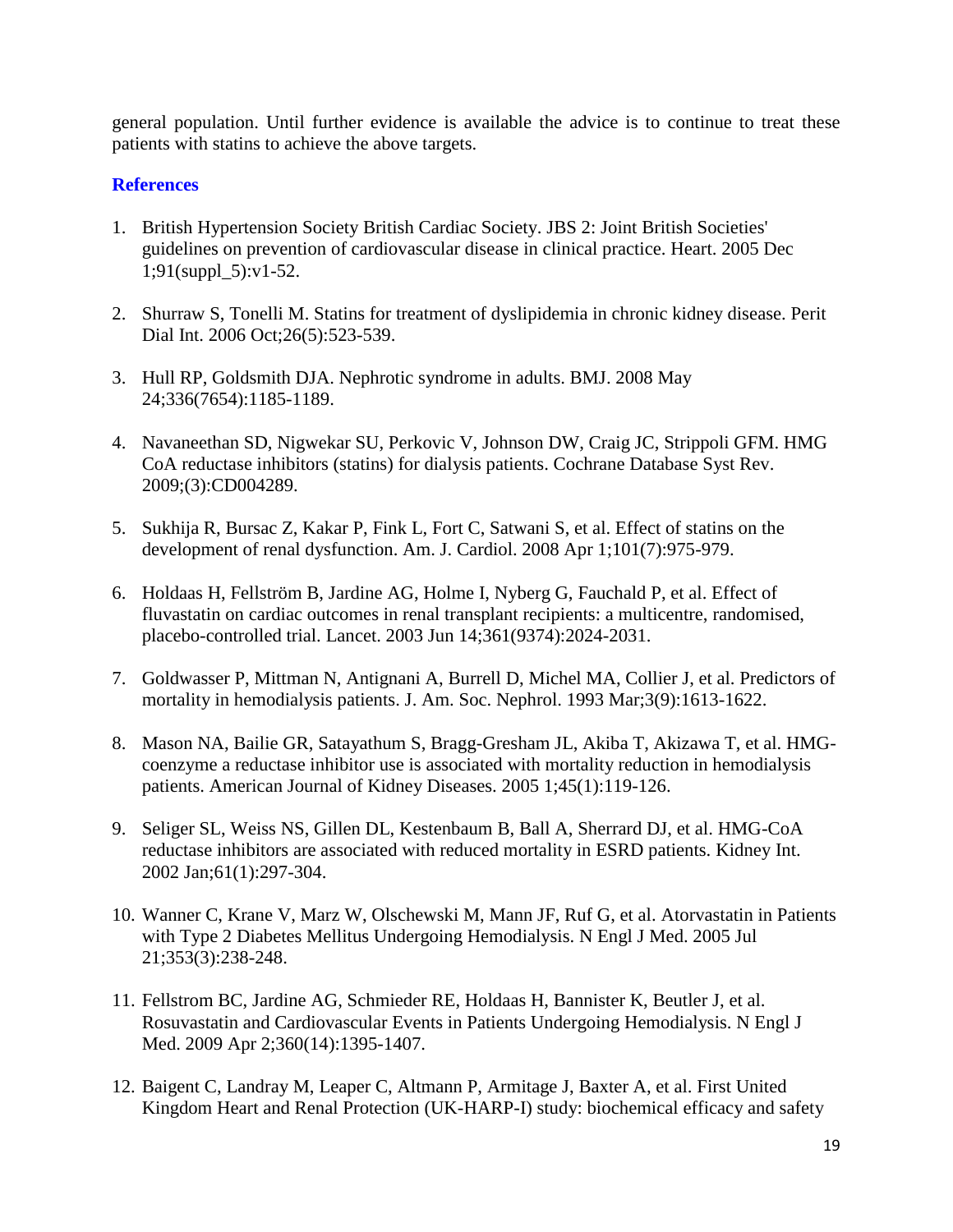of simvastatin and safety of low-dose aspirin in chronic kidney disease. Am. J. Kidney Dis. 2005 Mar;45(3):473-484.

# **2. Cardiovascular disease in CKD (CVD) (Guidelines CVD 2.1-2.3)**

## **Guideline 2.1 - CVD: B vitamin and folate supplementation**

We suggest that folic acid and B vitamin supplements should be offered to all renal patients considered nutritionally at risk from deficiency of folic acid or B vitamin deficiency. B12 levels and, serum and red cell folate should be above the lower limit of the reference range in all CKD patients including patients on dialysis and after transplantation. (2C)

## **Guideline 2.2 - CVD: Folate deficiency**

We suggest that red cell folate levels should be checked if MCV remains high despite normal or high serum folate. (2C)

## **Guideline 2.3 - CVD: Hyperhomocysteinaemia and vitamin supplementation**

We suggest that serum folate levels and B12 should be checked 6 monthly in CKD4/5 and 3 monthly in dialysis patients or more frequently if patients remain anaemic or deficient on initial sampling. There is insufficient evidence of the effects of these vitamins on mofifying vascular risk by effects on homocysteine in dialysis patients to recommend supraphysiological replacement. (2D)

## **Rationale for Guidelines 2.1-2.3**

Homocysteine levels are associated with vascular disease in the general population and can be reduced by supplementation with folic acid by  $\sim$ 25%, and vitamin B12 by  $\sim$ 7% (1), while vitamin B6 may have a minor role. There are of course sound haematopoetic rationales for the use of these supplements if there is anaemia or macrocytosis which can be attributed to deficiency of folate (2). Folate deficieny occurs within 3-6 months if no intake is given.

Homocysteine levels are higher in patients with all levels of renal impairiment (3), and are  $\sim$ 3 times higher in patients with established renal failure (4). The elevation of homocysteine levels seen in CKD mirrors closely the degree of loss of renal function; indeed this is a major potential confounder when considering epidemiological associations between plasma homocysteine concentrations and adverse events. While there does seem to be in most series and meta-analyses a graded relationship between adverse outcomes and plasma homocystine concentrations in CKD (5), some would argue that there is significant reverse causality in operation with inflammation and malnutrition being more prevalent with lower levels (6)

Intriguingly, acute administration of IV folate may have some vascular protective effects in HD patients (7) but this needs confirming, and, there is no evidence yet that these vascular changes will impact favourably on outcomes. This area is further complicated by the possibility that folate/folinic acid may have biological effects which are not related to any alteration in plasma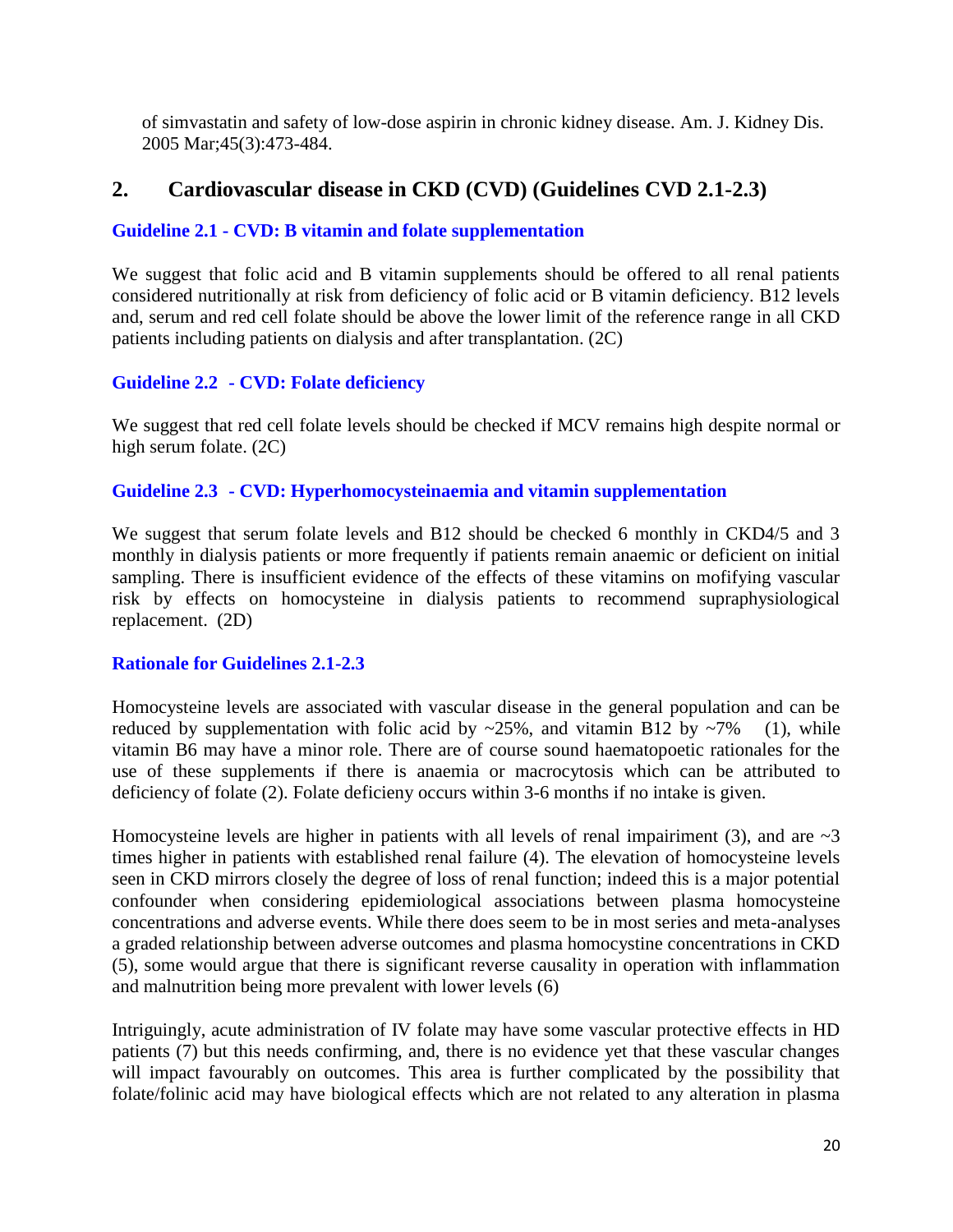homocysteine concentrations.

The homocysteine response to these vitamins varies in established renal failure, but there is no problem with absorption of these vitamins in HD patients (8). However there may be differences in response to these vitamins on homocyteine levels between HD and PD patients (9). Mutations in the gene regulating methylenetetrahydrofolate reductase, which increase homocystine levels in patients with renal failure, are associated with enhanced cardiovascular mortality (10). RCTs of vitamin treatment in the general population with normal kidney function have been largely negative (11). Trials of vitamins in renal failure have been equally disappointing (3). Specifically, there was no overall benefit on mortality (12), or on cognitive function (13) as a result of folate supplementation. Folate deficieny is rare in countries that supplement foods routinely with this vitamin. Nevertheless correction of folate deficiency is good clinical practice irrespective of putative effects on homocysteine levels or vascular disease risk.

In stable renal transplant recipients an elevated fasting homocysteine blood level is an independent risk factor for cardiovascular disease (14). The ongoing FAVORIT study may provide evidence as to whether standard multivitamin therapy including folic acid and vitamins B12 will affect cardiovascular outcomes in renal transplant recipients (15).

- 1. Homocysteine Lowering Trialists' Collaboration. Dose-dependent effects of folic acid on blood concentrations of homocysteine: a meta-analysis of the randomized trials. Am. J. Clin. Nutr. 2005 Oct;82(4):806-812.
- 2. Elliott J, Mishler D, Agarwal R. Hyporesponsiveness to erythropoietin: causes and management. Adv Chronic Kidney Dis. 2009 Mar;16(2):94-100.
- 3. Ganji V, Kafai MR. Demographic, health, lifestyle, and blood vitamin determinants of serum total homocysteine concentrations in the third National Health and Nutrition Examination Survey, 1988-1994. Am. J. Clin. Nutr. 2003 Apr;77(4):826-833.
- 4. Heinz J, Domröse U, Luley C, Westphal S, Kropf S, Neumann KH, et al. Influence of a supplementation with vitamins on cardiovascular morbidity and mortality in patients with end-stage renal disease: design and baseline data of a randomized clinical trial. Clin. Nephrol. 2009 Mar;71(3):363-365.
- 5. Zoccali C, Mallamaci F, Tripepi G. It is important to lower homocysteine in dialysis patients. Semin Dial. 2007 Dec;20(6):530-533.
- 6. Suliman M, Stenvinkel P, Qureshi AR, Kalantar-Zadeh K, Bárány P, Heimbürger O, et al. The reverse epidemiology of plasma total homocysteine as a mortality risk factor is related to the impact of wasting and inflammation. Nephrol. Dial. Transplant. 2007 Jan;22(1):209-217.
- 7. Tochihara Y, Whiting MJ, Barbara JA, Mangoni AA. Effects of pre- vs. intra-dialysis folic acid on arterial wave reflections and endothelial function in patients with end-stage renal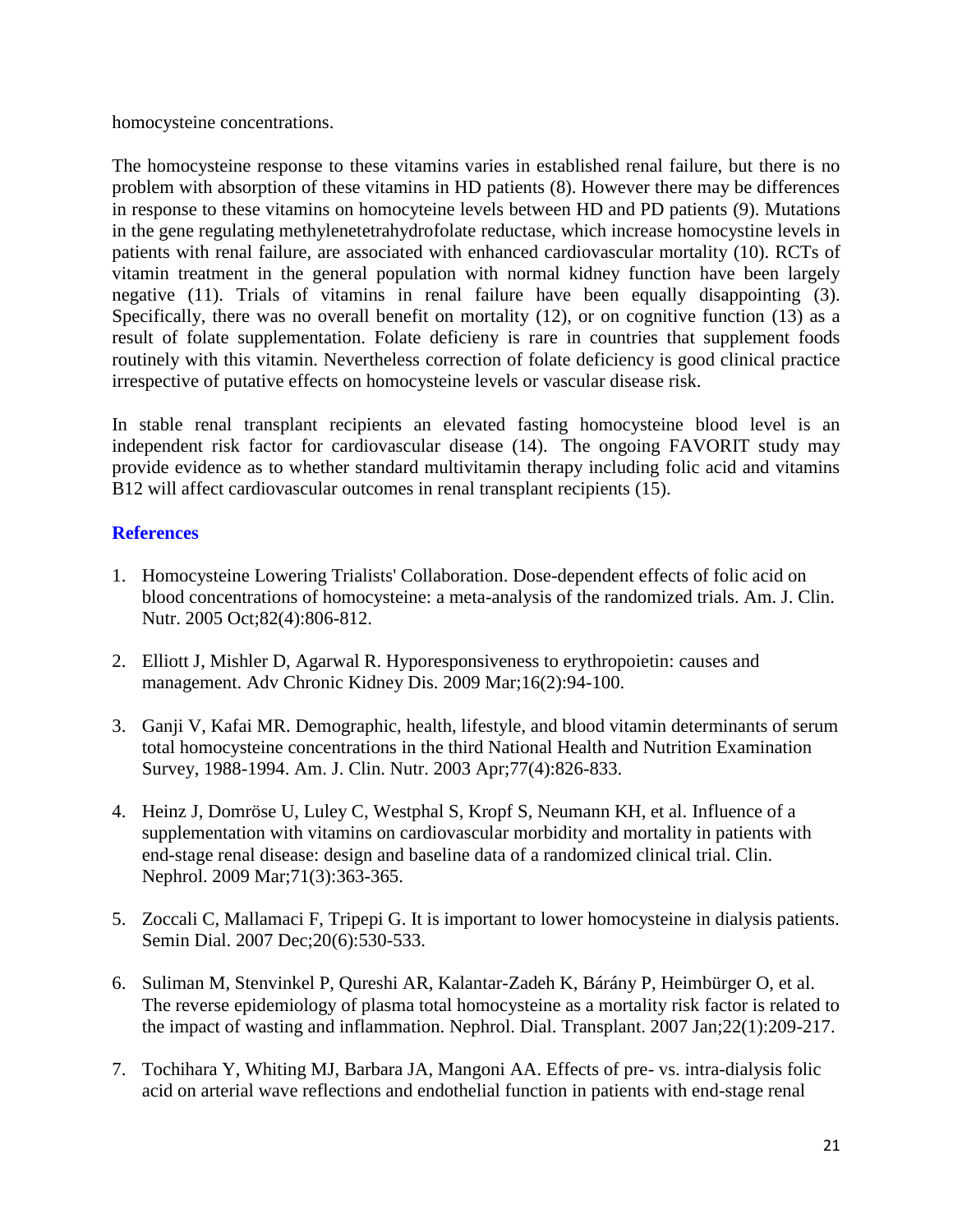disease. Br J Clin Pharmacol. 2008 Nov;66(5):717-722.

- 8. Ghandour H, Bagley PJ, Shemin D, Hsu N, Jacques PF, Dworkin L, et al. Distribution of plasma folate forms in hemodialysis patients receiving high daily doses of L-folinic or folic acid. Kidney Int. 2002 Dec;62(6):2246-2249.
- 9. Urquhart BL, House AA. Assessing plasma total homocysteine in patients with end-stage renal disease. Perit Dial Int. 2007 Oct;27(5):476-488.
- 10. Jamison RL, Shih M, Humphries DE, Guarino PD, Kaufman JS, Goldfarb DS, et al. Effect of the MTHFR C677T and A1298C polymorphisms on survival in patients with advanced CKD and ESRD: a prospective study. Am. J. Kidney Dis. 2009 May;53(5):779-789.
- 11. Lonn E, Yusuf S, Arnold MJ, Sheridan P, Pogue J, Micks M, et al. Homocysteine lowering with folic acid and B vitamins in vascular disease. N. Engl. J. Med. 2006 Apr 13;354(15):1567-1577.
- 12. Vianna ACA, Mocelin AJ, Matsuo T, Morais-Filho D, Largura A, Delfino VA, et al. Uremic hyperhomocysteinemia: a randomized trial of folate treatment for the prevention of cardiovascular events. Hemodial Int. 2007 Apr;11(2):210-216.
- 13. Brady CB, Gaziano JM, Cxypoliski RA, Guarino PD, Kaufman JS, Warren SR, et al. Homocysteine lowering and cognition in CKD: the Veterans Affairs homocysteine study. Am. J. Kidney Dis. 2009 Sep;54(3):440-449.
- 14. Ducloux D, Motte G, Challier B, Gibey R, Chalopin JM. Serum total homocysteine and cardiovascular disease occurrence in chronic, stable renal transplant recipients: a prospective study. J. Am. Soc. Nephrol. 2000 Jan;11(1):134-137.
- 15. Bostom AG, Carpenter MA, Hunsicker L, Jacques PF, Kusek JW, Levey AS, et al. Baseline characteristics of participants in the Folic Acid for Vascular Outcome Reduction in Transplantation (FAVORIT) Trial. Am. J. Kidney Dis. 2009 Jan;53(1):121-128.

# **3**. **Cardiovascular disease in CKD (CVD) (Guideline CVD 3.1-3.6)**

## **Guideline 3.1 - CVD: Secondary prevention of cardiovascular risk**

We recommend that CKD stage 1-3 patients with a history of chronic stable angina, acute coronary syndrome, myocardial infarction, stroke, peripheral vascular disease, or who undergo surgical or angiographic coronary revascularisation, should be prescribed aspirin, an ACE inhibitor, a beta-blocker, and an HMG–CoA reductase inhibitor unless contraindicated as per NICE Guidance. (1B)

## **Guideline 3.2 - CVD: Secondary prevention of cardiovascular risk**

We suggest that CKD stage  $4/5$  patients (including those on dialysis and after transplantation)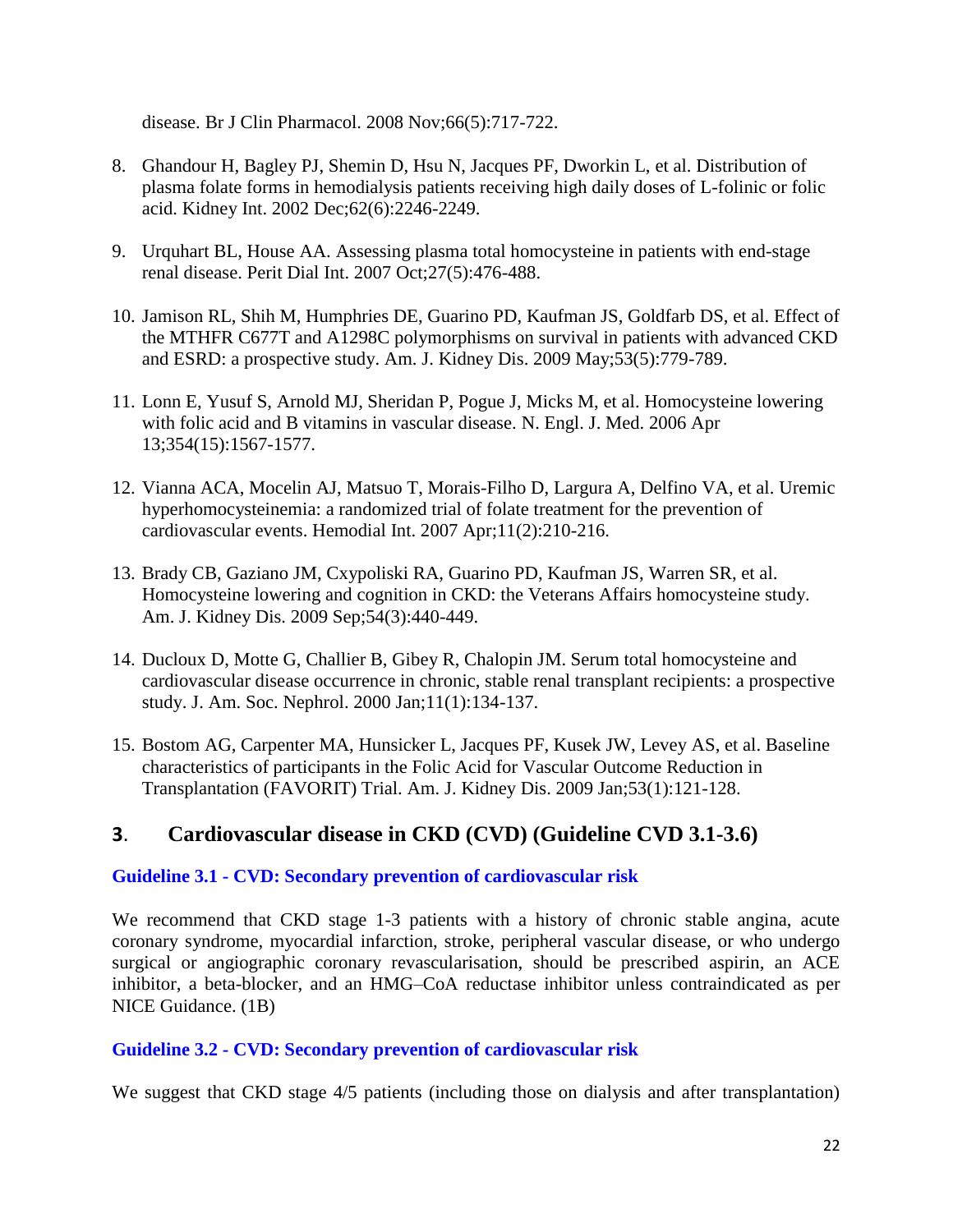with a history of chronic stable angina, acute coronary syndrome, myocardial infarction, stroke, peripheral vascular disease, or who undergo surgical or angiographic coronary revascularisation, should be prescribed aspirin, an ACE inhibitor, a beta-blocker, and an HMG–CoA reductase inhibitor unless contraindicated as per NICE Guidance. (2C)

## **Guideline 3.3 - CVD: Secondary prevention of cardiovascular risk**

We suggest that aspirin and clopidogrel may be indicated for up to 12 months post angioplasty and stenting and in non-ST elevation MI but may have an excess of bleeding complications. (2C)

## **Guideline 3.4 - CVD: Secondary prevention of cardiovascular risk**

We suggest that aspirin is indicated for secondary prevention but not primary prevention of vascular disease in renal failure. (2C)

## **Guideline 3.5 - CVD: Secondary prevention of cardiovascular risk**

We suggest that the doses of ACE inhibitors and beta-blockers should be titrated upwards towards the maximal effective and tolerated doses (2C)

## **Guideline 3.6 - CVD: Secondary prevention of cardiovascular risk**

We suggest that patients on lipid-lowering drug treatment should have total cholesterol reduced by 25% or to below 4 mmol/l, or LDL-cholesterol to below 2 mmol/l, or reduced by 30%, whichever reductions are the greatest. (2B)

#### **Audit measures**

Cholesterol concentrations in patients prescribed HMG CoA reductase inhibitors

## **Rationale**

Survival after myocardial infarction in CKD patients is poor and correlates with the degree of renal impairment (1). There is evidence for underuse of guideline based therapies in this group but this does not account for all the excess risk conferred by renal impairment (2).

Guidelines for the management of non-renal patients with proven cardiovascular disease should be followed (3). This includes both non-pharmacological therapies (Guidelines 1.2-1.4) and pharmacological treatments with ACE inhibitors, beta-adrenergic blockers, aspirin and HMG– CoA reductase inhibitors.

Recent data have cast doubt on the role of aspirin for primary prevention of vascular disease in all but the very high risk individual with normal renal function because of the risk of haemorrhagic stroke and the relatively low (compared with secondary prevention patients) risk of a vascular event (4). There are no data that allow us to know this information in patients with renal impairment, although the benefits appear to outweigh the risks in secondary prevention in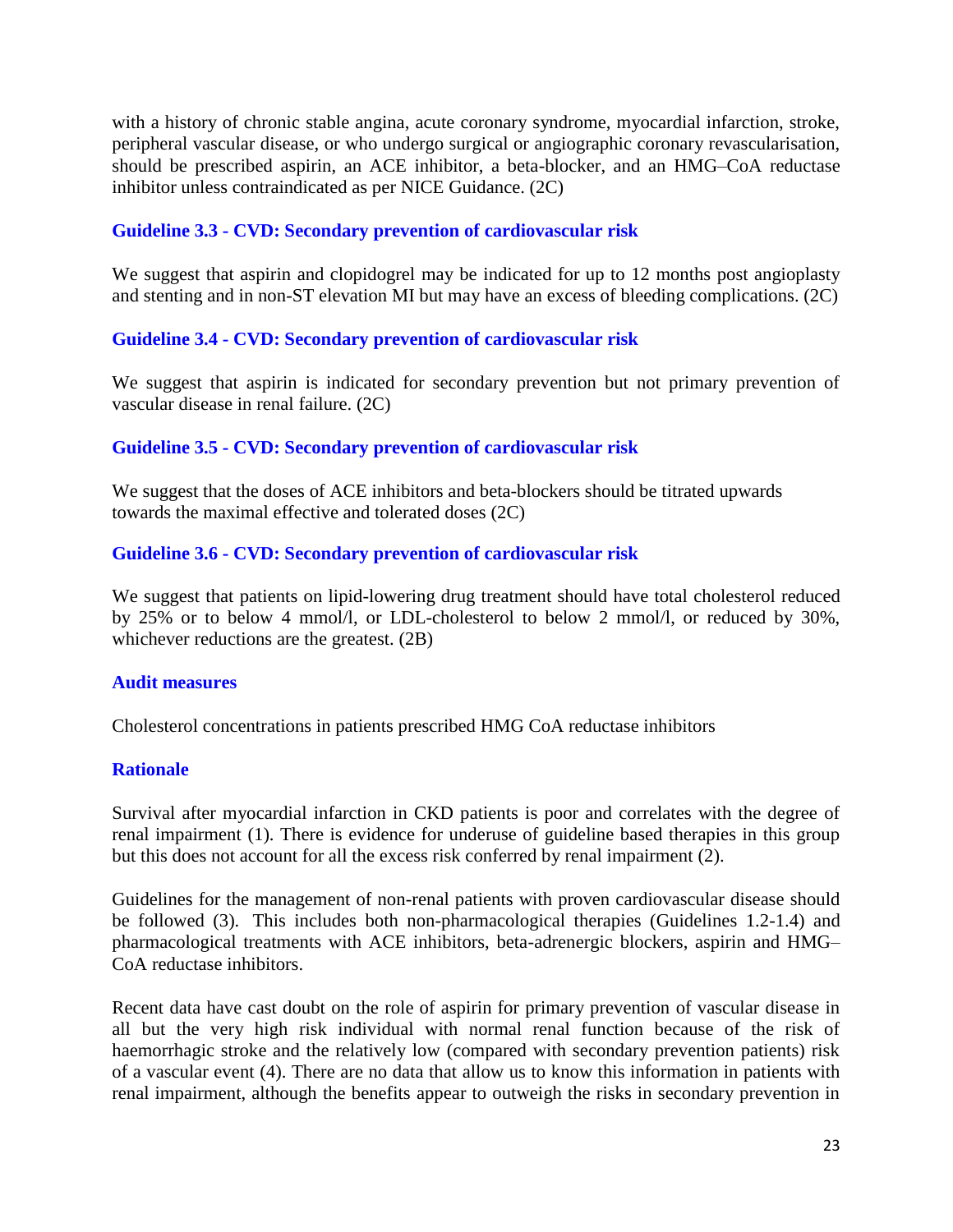both the normal and the CKD patient. There are conflicting data, and observational studies have raised some concerns, that aspirin may not be as safe in established renal failure. Analysis of DOPPS data (5) suggests that it reduces stroke but failed to demonstrate benefit in cardiovascular disease – indeed, there was an excess incidence of MI in aspirin users, but there are confounding factors that make these data difficult to interpret. The safety study that preceded UK-HARP-2, known as UK-HARP-1 (6) which included aspirin use, did not suggest any special safety concerns. There are no randomised controlled studies of the use of aspirin in CKD patients, and current advice is that aspirin for secondary prevention probably should be prescribed at "low dose" (75-150) mg in patients with CKD 5 (7).

Clopidogrel similarly has a lack of RCT data but some studies, although not looking at this outcome, suggest that it is safe (8) and thus it could be used for secondary prevention in those intolerant of aspirin. The combination of aspirin and clopidogrel is suggested as secondary prevention up to 12 moths after angioplasty and in non STEMI. This combination was beneficial overall in a retrospective analysis of Clopidogrel in Unstable angina to prevent Recurrent Events (CURE) data in patients with renal impairment with a moderate increase in the risk of haemorrhage (9).

The rationale for the use of HMG–CoA reductase inhibitors in CKD is discussed in rationale after Guidelines CVD 1.6-1.8.

- 1. Wright RS, Reeder GS, Herzog CA, Albright RC, Williams BA, Dvorak DL, et al. Acute myocardial infarction and renal dysfunction: a high-risk combination. Ann. Intern. Med. 2002 Oct 1;137(7):563-570.
- 2. Peterson PN, Ambardekar AV, Jones PG, Krumholz HM, Schelbert E, Spertus JA, et al. Increased mortality among survivors of myocardial infarction with kidney dysfunction: the contribution of gaps in the use of guideline-based therapies. BMC Cardiovasc Disord. 2009;9:29.
- 3. British Hypertension Society British Cardiac Society. JBS 2: Joint British Societies' guidelines on prevention of cardiovascular disease in clinical practice. Heart. 2005 Dec 1;91(suppl\_5):v1-52.
- 4. Baigent C, Blackwell L, Collins R, Emberson J, Godwin J, Peto R, et al. Aspirin in the primary and secondary prevention of vascular disease: collaborative meta-analysis of individual participant data from randomised trials. Lancet. 2009 May 30;373(9678):1849- 1860.
- 5. Ethier J, Bragg-Gresham JL, Piera L, Akizawa T, Asano Y, Mason N, et al. Aspirin prescription and outcomes in hemodialysis patients: the Dialysis Outcomes and Practice Patterns Study (DOPPS). Am. J. Kidney Dis. 2007 Oct;50(4):602-611.
- 6. Baigent C, Landray M, Leaper C, Altmann P, Armitage J, Baxter A, et al. First United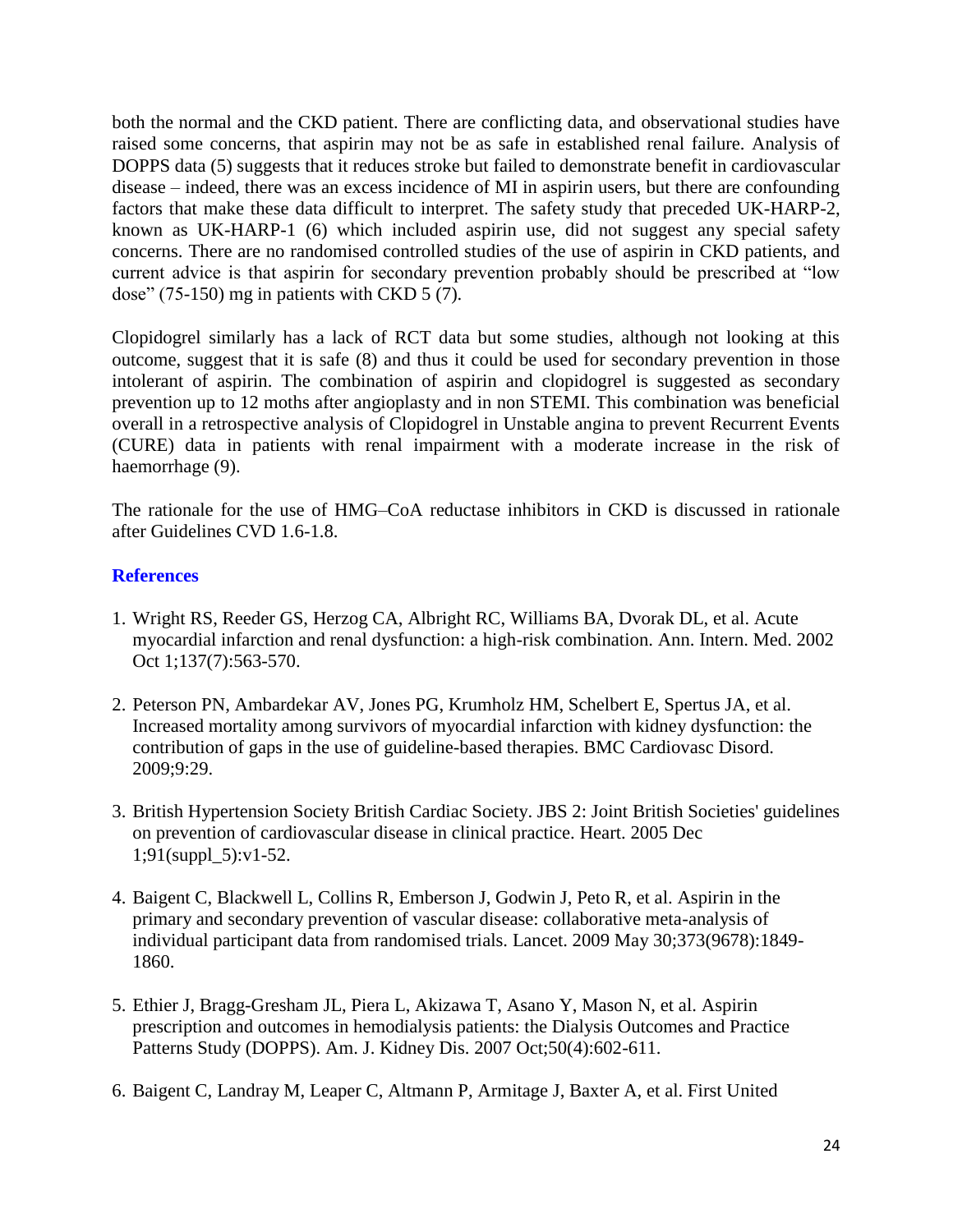Kingdom Heart and Renal Protection (UK-HARP-I) study: biochemical efficacy and safety of simvastatin and safety of low-dose aspirin in chronic kidney disease. Am. J. Kidney Dis. 2005 Mar; 45(3): 473-484.

- 7. Notaro LA, Usman MH, Burke JF, Siddiqui A, Superdock KR, Ezekowitz MD. Secondary prevention in concurrent coronary artery, cerebrovascular, and chronic kidney disease: focus on pharmacological therapy. Cardiovasc Ther. 2009;27(3):199-215.
- 8. Dember LM, Beck GJ, Allon M, Delmez JA, Dixon BS, Greenberg A, et al. Effect of clopidogrel on early failure of arteriovenous fistulas for hemodialysis: a randomized controlled trial. JAMA. 2008 May 14;299(18):2164-2171.
- 9. Keltai M, Tonelli M, Mann JFE, Sitkei E, Lewis BS, Hawken S, et al. Renal function and outcomes in acute coronary syndrome: impact of clopidogrel. Eur J Cardiovasc Prev Rehabil. 2007 Apr;14(2):312-318.

# **4. Cardiovascular disease in CKD (CVD) (Guideline CVD 4.1-4.3)**

## **Guideline 4.1 - CVD: Cardiac investigations and coronary revascularization**

We suggest that CKD and dialysis patients should have unimpeded access to a full range of cardiac investigations including exercise and stress echocardiography, radio-isotopic cardiac scans, and coronary angiography. They should also have unimpeded access to cardiology assessment for coronary angioplasty, coronary stenting and cardiac surgery. (2D)

## **Guideline 4.2 - CVD: Cardiac investigations and coronary revascularization**

We suggest that there should be no clinically important delay for pre-dialysis and dialysis patients in receiving assessment by cardiology colleagues for their suitability for transplantation. These issues are often best addressed by regular/joint working with other disciplines. (2D)

## **Guideline 4.3 - CVD: Cardiac investigations and coronary revascularization**

We suggest that the patient's view of the risk and benefit in deciding whether to undergo complex procedures, including renal transplantation, should always carry significant weight in the eventual decisions reached. (2D)

#### **Audit measure**

Delay between referral to cardiology for an assessment for renal transplantation and the final cardiological sign-off indicating fitness to proceed should ideally be less than 3 months.

## **Rationale**

Diagnosis of coronary disease in dialysis patients may be problematic. Angina with normal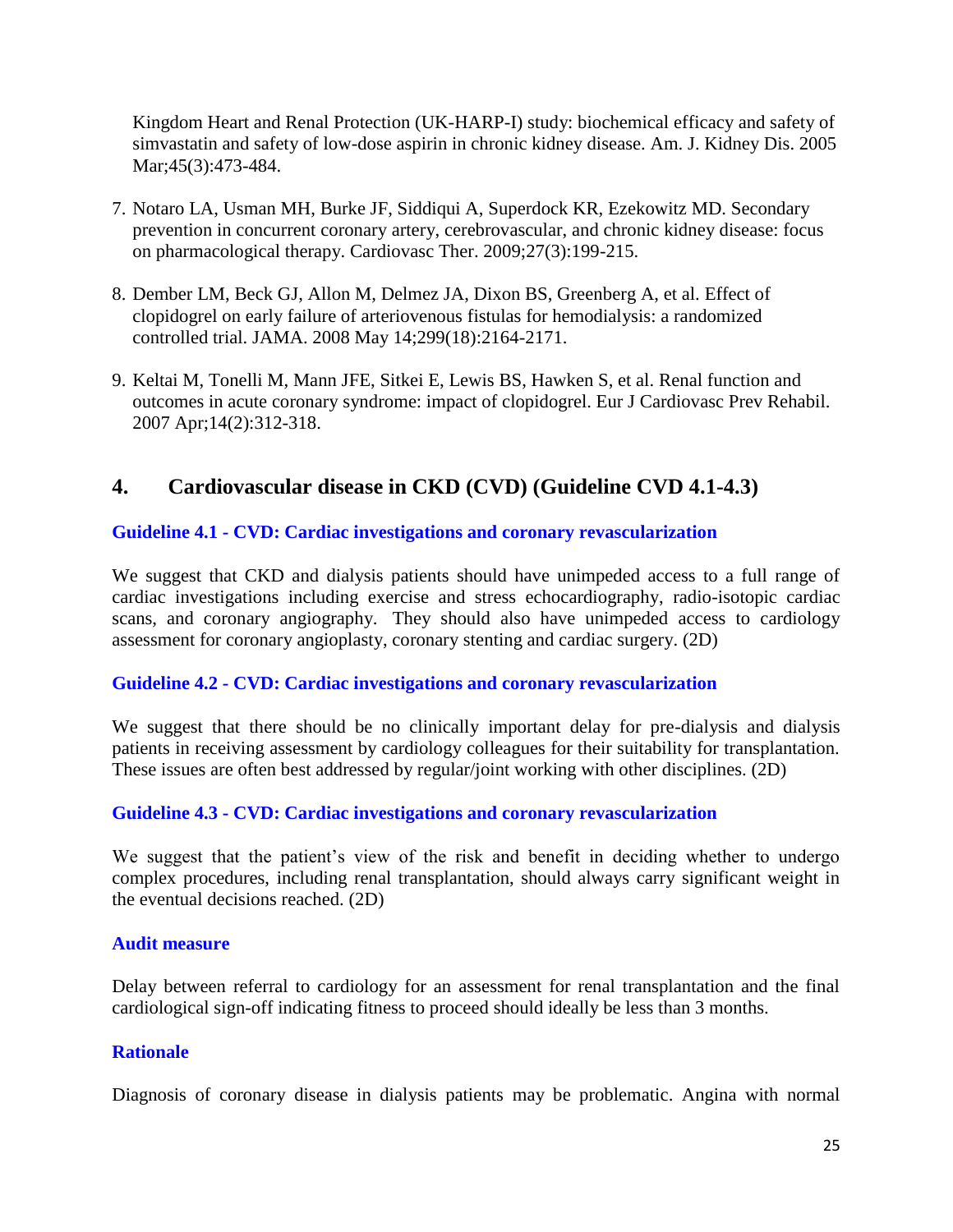coronary arteries is not uncommon (1), but is matched by an equally high prevalence of clinically silent coronary disease (2). Standard exercise electrocardiography is often difficult because of poor exercise tolerance and a high prevalence of pre-existing electrocardiographic abnormalities. Minimising premature deaths by revascularisation in patients with prognostically important coronary disease should not depend on whether a patient has CKD or is on dialysis. Many such patients will only be identified by coronary angiography so dialysis patients should benefit from this intervention (3). It is particularly important to identify patients on the waiting list for transplantation who might have coronary disease, to minimise the risk of intra- or post-operative death from myocardial infarction either by removing such patients from the list or by revascularisation. However, sensible though this sounds, it has not been demonstrated to be beneficial clinically. Moreover, if there is significant delay in receiving all of the appropriate investigations, there is a risk of a patient succumbing to a dialysis-related adverse event before having a chance to be transplanted. This is especially important in the pre-dialysis, pre-emptive transplantation setting, and also for patients with identified living renal transplant donors.

Risk markers for the presence of coronary artery disease in dialysis patients include:

- symptomatic angina
- unexplained arrythmias
- recurrent dialysis-related hypotension
- heart failure, ECG abnormalities
- wall motion abnormalities on echocardiography.

Decisions on whether a patient is 'fit' for renal transplantation, therefore, have to be made on an individual basis, taking into account the patient's views and knowledge of their likely survival on dialysis. These decisions will also be influenced by local policy governing access to the transplant waiting list (see Renal Transplantation module). Prophylactic coronary intervention is controversial and is not currently advocated (4)

Percutaneous angioplasty with or without stenting (5) and surgical revascularisation (6) are associated with worse survival, a higher complication rate and higher re-stenosis rates in CKD patients compared to subjects without significant CKD. However similar survival rates are found when comparing coronary revascularisation in dialysis patients with CKD patients stages 3-5 not on dialysis. The ARTS trial was designed to compare coronary artery stenting with bypass surgery for multivessel coronary disease in patients with CKD stages 3-5. 142 patients with multivessel coronary disease were randomly assigned to stent implantation (*n*=69) or CABG (*n*=73). At 5 years, there was no significant difference between the two groups in terms of cardiovascular or all cause mortality (5). In those patients who survived without a cardiovascular event 18.8% in the stent group underwent a second revascularization procedure compared to 8.2% in the surgery group  $(P=0.08)$ . The event-free survival at 5 years was 50.7% in the stent group and  $68.5\%$  in the surgery group ( $P=0.04$ ).

## **References**

1. Roig E, Betriu A, Castañer A, Magriña J, Sanz G, Navarro-Lopez F. Disabling angina pectoris with normal coronary arteries in patients undergoing long-term hemodialysis. Am. J. Med.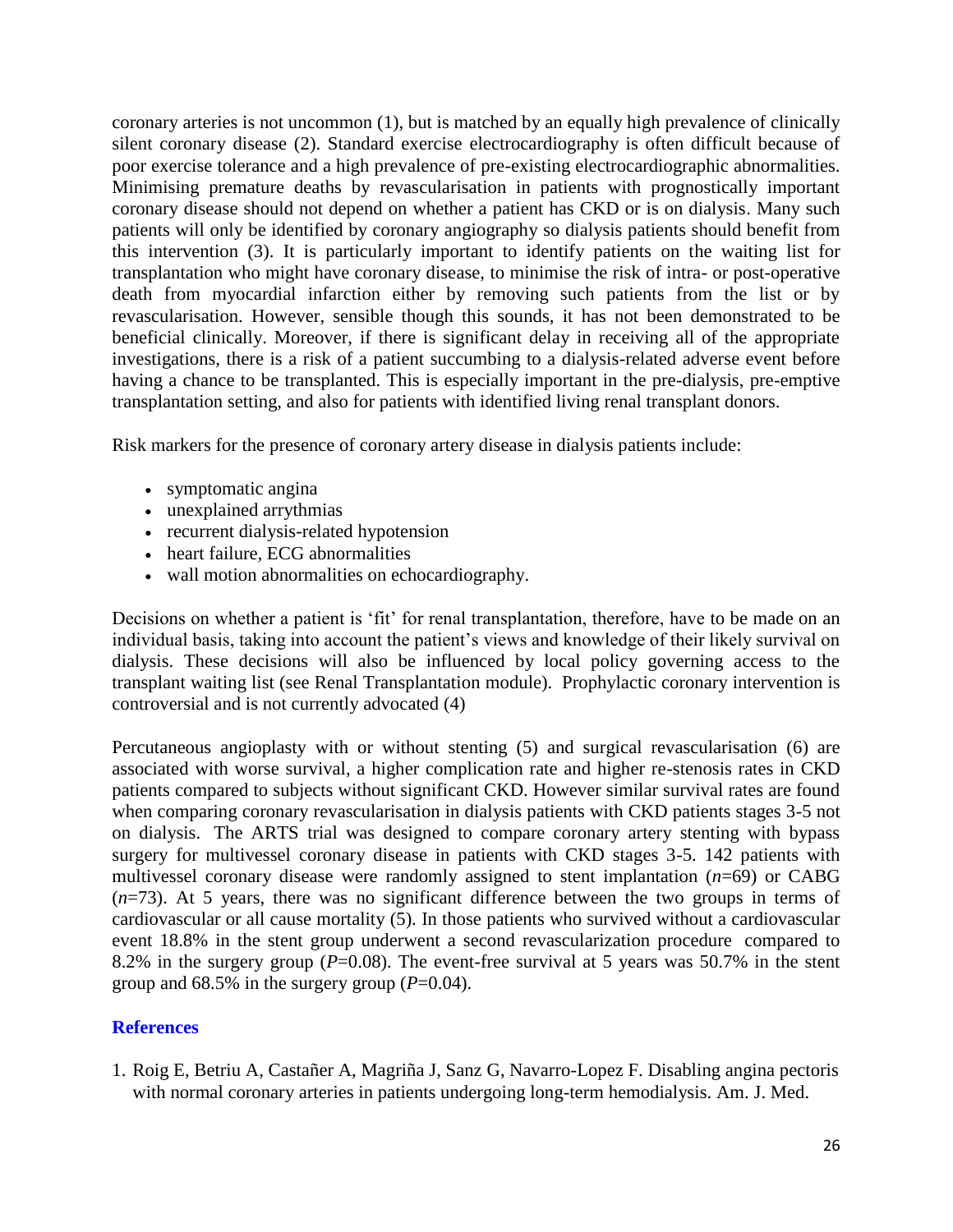1981 Sep;71(3):431-434.

- 2. Kremastinos D, Paraskevaidis I, Voudiklari S, Apostolou T, Kyriakides Z, Zirogiannis P, et al. Painless myocardial ischemia in chronic hemodialysed patients: a real event? Nephron. 1992;60(2):164-170.
- 3. Sedlis SP, Jurkovitz CT, Hartigan PM, Goldfarb DS, Lorin JD, Dada M, et al. Optimal medical therapy with or without percutaneous coronary intervention for patients with stable coronary artery disease and chronic kidney disease. Am. J. Cardiol. 2009 Dec 15;104(12):1647-1653.
- 4. Pilmore H. Cardiac assessment for renal transplantation. Am. J. Transplant. 2006 Apr;6(4):659-665.
- 5. Aoki J, Ong ATL, Hoye A, van Herwerden LA, Sousa JE, Jatene A, et al. Five year clinical effect of coronary stenting and coronary artery bypass grafting in renal insufficient patients with multivessel coronary artery disease: insights from ARTS trial. Eur. Heart J. 2005 Aug;26(15):1488-1493.
- 6. Rubenstein MH, Harrell LC, Sheynberg BV, Schunkert H, Bazari H, Palacios IF. Are patients with renal failure good candidates for percutaneous coronary revascularization in the new device era? Circulation. 2000 Dec 12;102(24):2966-2972.

# **5. Cardiovascular disease in CKD (CVD) (Guideline CVD 5.1-5.6)**

## **Guideline 5.1 - CVD: Hypertension in non-dialysis patients**

We suggest that BP in CKD 1-4 should be managed according to NICE guidance:  $\langle 140/90 \rangle$  in patients without significant proteinuria and <130/80 in those with proteinuria or diabetics (2C).

## **Guideline 5.2 - CVD: Hypertension in dialysis patients**

We suggest that pre- and post-dialysis blood pressure (measured after completion of dialysis, including washback) should be recorded and intra-dialytic blood pressure measurements should be made to facilitate good management of the HD session. (2D)

## **Guideline 5.3 - CVD: Hypertension in dialysis patients**

We suggest that home or ambulatory blood pressure recordings should be performed if pre- and post- HD or clinic blood pressures are consistently elevated or there is concern over possible hypotension. (2C)

## **Guideline 5.4 - CVD: Hypertension in dialysis patients**

Blood pressure targets for dialysis patients are difficult to recommend in the absence of RCTs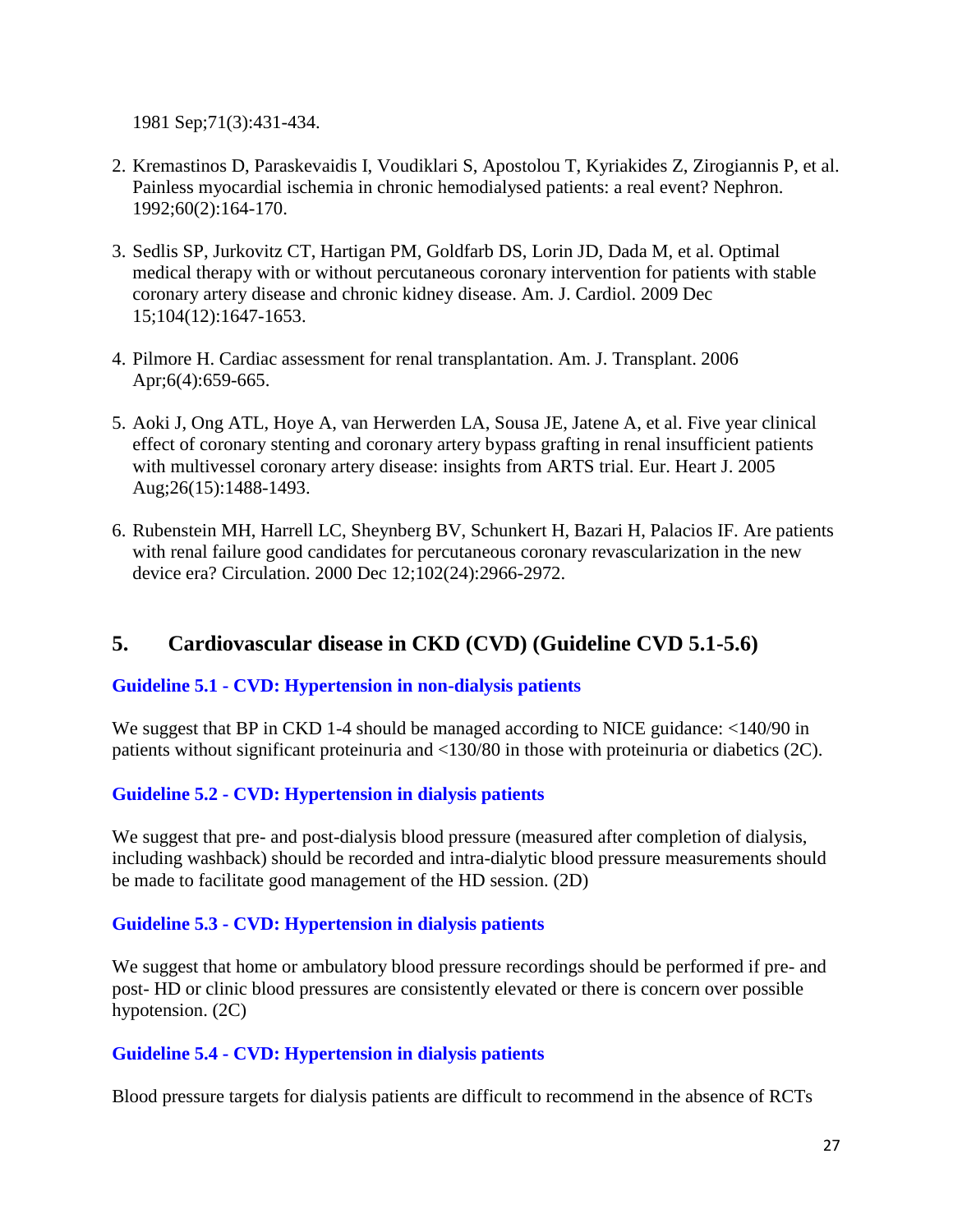showing survival benefit, and even more difficult to achieve in practice. However we suggest that it would be sensible to avoid sustained BP extremes and, in order to try to provide some guidance we suggest that systolic blood pressure during the inter-dialytic period on HD and for PD patients should not regularly exceed >160mmHg (2C)

## **Guideline 5.5 - CVD: Hypotension / Hypertension in dialysis patients**

We suggest that systolic blood pressure should not routinely be treated with pharmacological agents with antihypertensive properties if SBP is regularly <120mmHg pre dialysis. Discussion with cardiological colleagues may be prudent if ACEI, ARB or BB are being used for LV systolic or diastolic dysfunction in the context of low BP (2D).

## **Guideline 5.6 - CVD: Hypertension in dialysis patients**

We suggest that dialysis patients should be on a restricted sodium  $\langle \langle 5g/day \rangle$  diet. (2C)

## **Guideline 5.7 - CVD: Hypertension in dialysis patients**

We suggest that hypertension on dialysis should be managed by ultrafiltration in the first instance. (2D)

### **Audit measures**

Pre, post and interdialytic blood pressure in HD patients Proportion of patients achieving > 50% of their pre-dialysis SBP readings falling in the range 120-160 mm Hg Blood pressure in peritoneal dialysis patients Home and /or ambulatory blood pressure recordings

## **Rationale**

Blood pressure (BP) has been confirmed as a major risk factor for renal (1) and cardiovascular mortality (2). BP reduction in the general population has proven cardiovascular benefit (3) and similar benefit has advocated for patients with CKD 1-4 and these patients should be treated with antihypertensive agents as per NICE Guidance (4) which recommends BP targets for CKD 1-4 patients as follows:

In people with CKD aim to keep the systolic blood pressure below 140 mmHg (target range 120– 139 mmHg) and the diastolic blood pressure below 90 mmHg.

In people with diabetes and CKD or when the ACR is  $\geq$ 70 mg/mmol, or PCR  $\geq$ 100 mg/mmol (approximately equivalent to PCR  $\geq$ 100 mg/mmol, or urinary protein excretion  $\geq$ 1.0 g/24 h) aim to keep the systolic blood pressure below 130 mmHg (target range 120–129 mmHg) and the diastolic blood pressure below 80 mmHg.

The problem of interpreting BP values in CKD stage 5D patients is very challenging indeed. In any individual there is a complex interplay between volume overload with salt (and water) which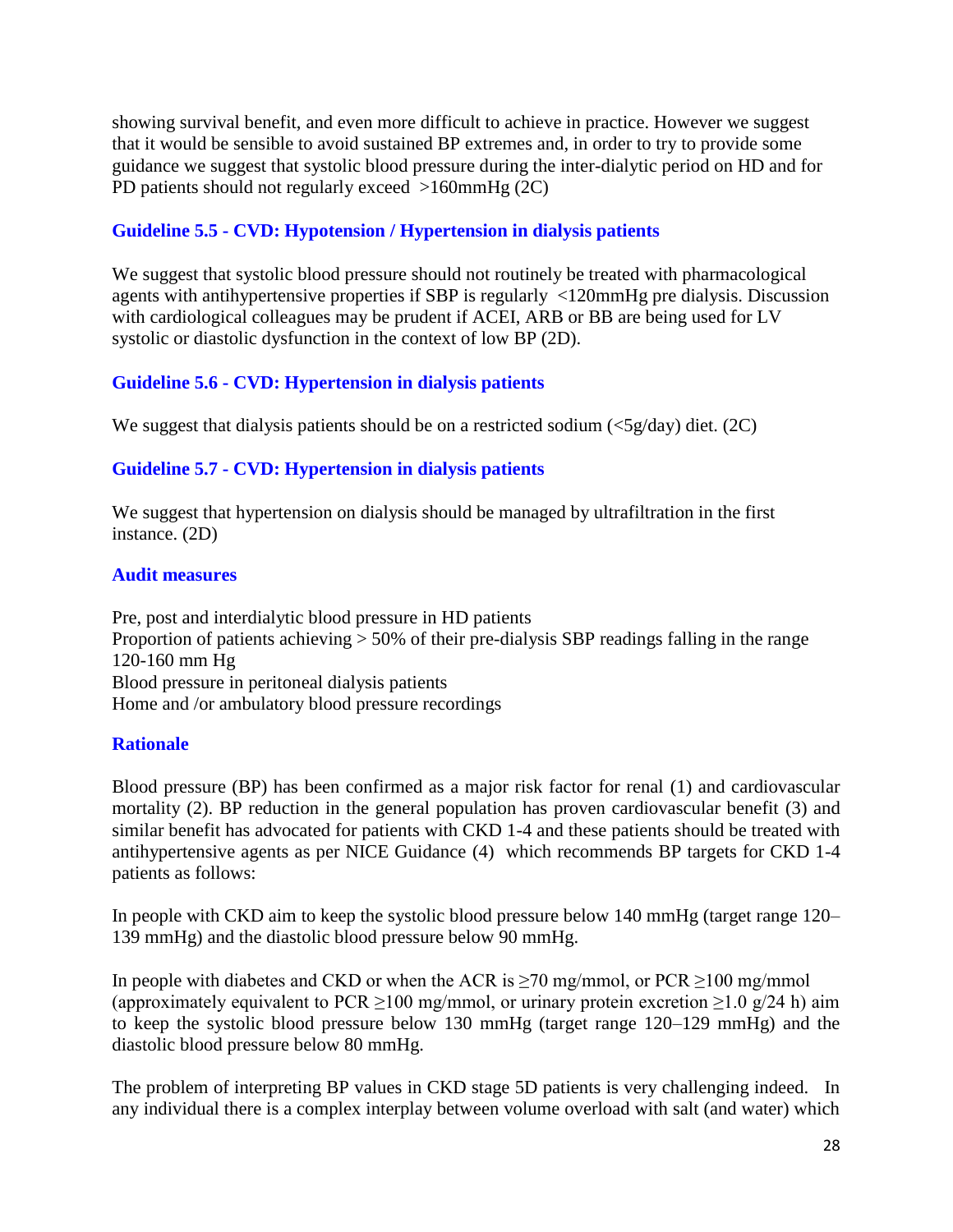may be appropriately addressed by diuretics or dialysis, and/or vasoconstriction caused by neurohumoral mechanisms and this may treated with antihypertensive drugs. These mechanisms lead to vascular and cardiac dysfunction and may be important in the observation of the "Ushaped" mortality curve seen when considering blood pressure in dialysis patients (5). The most likely explanation of this counterintuitive relationship between blood pressure and mortality, is that in study cohorts, cardiac failure, whether due to hypertensive heart disease or to ischaemic heart disease, carries a high risk of early mortality and is associated with low blood pressure (6). The NICE CKD1-4 guidance suggests that low blood pressures (<120/60) are associated with adverse outcomes (4) but no full recommendations were made about this. Nevertheless, there were strong implications in these guidelines that lower pressures were suboptimal, perhaps by causing under perfusion of the coronary circuit. There are accumulating data in haemodialysis patients that suggest low blood pressure and other factors contribute to myocardial dysfunction during dialysis and this contributes to vascular morbidity and mortality (7) . Quite how best to respond to this particular challenge, awaits planned RCTs.

The correct measurement of BP in the setting of regular haemodialysis is especially challenging. Preparation and travel for dialysis, the practice of dialysis, and other factors such as the use of, or abandonment of, anti-hypertensive medication (and the effect of dialysis on the bioactivity of anti-hypertensives) all conspire to mean that the convenient (but often poorly standardised) practice of obtained BP levels just before and just after dialysis sessions is profoundly misleading. In the management of essential hypertension, care in the interpretation of blood pressure measurements is just as important – these should be taken while the patient is free from anxiety or stress. Current recommendations (8) suggest that blood pressure should be taken after five minutes rest in a chair, after at least 30 minutes of abstention from caffeine or nicotine, with the patient seated comfortably, and with the arm supported at heart level. At least two measurements should be taken, several minutes apart, to allow for the alerting response to blood pressure measurement. If the second measurement is significantly lower than the first, a third measurement should be taken, with further repeats if there is a further fall in measured blood pressure. The blood pressure recorded should be the mean of the later measurements. It is recognised that the practicalities of such recommendations mean that these are usually aspirational procedures and are sadly highly unlikely to be achieved in any UK renal unit outside of a clinical trial setting. Indeed many automated BP measurement taken in dialysis units were found to be >14/7 mmHg higher than standard human recordings (9). Thus if pre and post HD blood pressures are consistently elevated, home or ambulatory blood pressure recordings should be considered in trying to confirm or refute the presence of inappropriately raised or lowered BP levels (10) in order to decide if treatment is required.

Ambulatory blood pressure measurement studies have demonstrated that pre and post dialysis blood pressure measurements are of little value in predicting the presence of left ventricular hypertrophy at echocardiography (11). However, some data suggest that pre-dialysis SBP's >150-160 are associated with excess mortality in haemodialysis patients (12) (13) (14). Certainly very high SBP (>200) pre dialysis seems to confer an adverse prognosis (15). Home blood pressure recordings with a mean systolic BP > 150mmHg has a sensitivity of 80% and specificity of 84% for diagnosing hypertension, defined by ambulatory  $BP > 135/85$  between dialysis sessions (11). Another recent study suggests that mortality is lowest when home systolic blood pressure was between120-130 and ABPM SBP was 110-120 (16). There are also data suggesting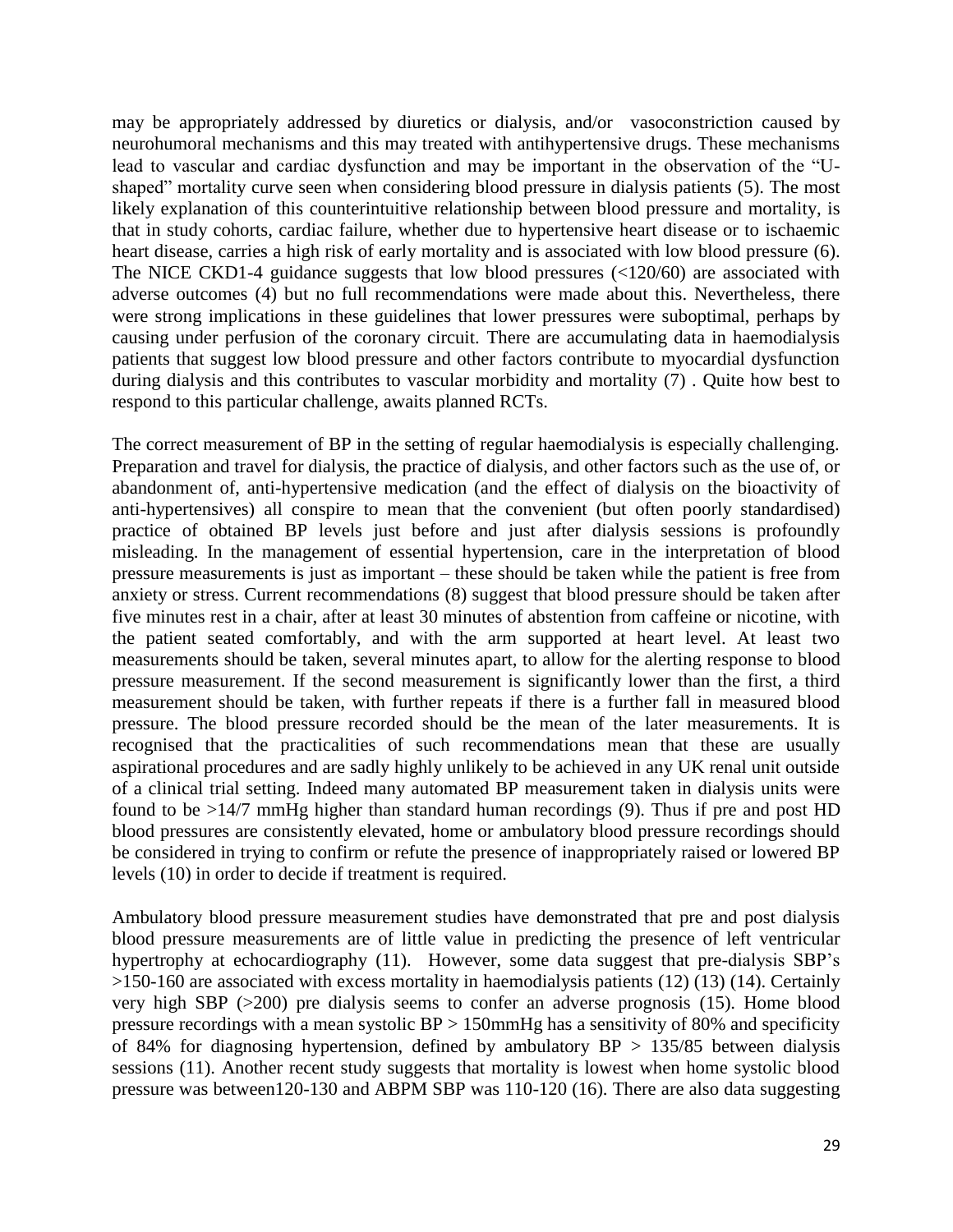that haemodialysis patients lose their normal diurnal BP variation and this loss is independently associated with left ventricular mass (17). On ABPM the blood pressure will also increase during the interdialytic period, so timing of the test will influence outcomes (18). Moreover the size of the variability of pre dialysis BP measurements is associated with mortality (19). There have been a few controlled trials suggesting that a blood pressure treatment, but not necessarily achieved BP, may be associated with improved outcome in HD patients (20,21).

However, there is a worry that lowering BP too aggressively may lead to intradialytic hypotension (22), which is an independent predictor of mortality (23,24). Further data from some studies suggests excess mortality was associated with pre dialysis SBP <120 mmHg (25) (5). Patients with  $SBP < 111$  mmHg on PD are similarly at increased risk (26). Thus patients who have persistently low pre-dialysis BP or recurrent intradialytic hypotension should be investigated further, with a view to changing target weight, reducing antihypertensive agents or investigating cardiac dysfunction. Preventing intradialytic hypotension may also retard the recline in residual renal function

Pulse pressure is increasingly recognised as a more powerful predictor of mortality than diastolic or systolic pressure alone (27,28) and fall in pulse pressure on dialysis may be beneficial (29). Increased vascular and ventricular stiffness may mean that in dialysis patients, coronary perfusion (dependent on diastolic pressure) may need to be maintained by higher pressures.

There is therefore considerable debate about how and when to measure blood pressure and the targets for dialysis patients. These questions need investigation by properly organised randomised controlled trials and until then significant caution should be exercised in interpreting blood pressure guidelines. However, we feel that guideline writing committees have a duty to make some recommendations on this no matter how difficult (30), based on what evidence does exist. Thus while, there are not enough data to make robust recommendations, we have attempted to make some sensible suggestions, to avoid excessively high SBP (aim <160mmHg). As a separate recommendation (albeit with even weaker evidence) we feel we that there is enough evidence accumulating evidence that that low blood pressures may be counterproductive, and that SBP should not be lowered with drugs to <120mmHg. These targets may therefore serve as a realistic target range which may be practically auditable and achievable in a large proportion of the dialysis population (based on UK Renal Registry data from the  $12<sup>th</sup>$  Annual Report, published in 2009 and referring to 2008 data). Home or ambulatory blood pressure may be useful to confirm blood pressures in situations where patients are at risk of hypotension, e.g. elderly patients or those with symptoms of postural hypotension (31).

We make no recommendation about how this can be achieved, except that dietary salt restriction should be the default recommendation, and that ultrafiltration to achieve "dry weight" (a phrase much used, but without a precise and robust definition). The KDIGO controversies conference report makes some suggestions with respect to treatment of hypertension in dialysis (32). Longer term studies in patients without major co-morbidities and studies on incident dialysis patient cohorts demonstrate improved survival when BP is corrected by whatever means (14) (33). Two recent meta-analyses broadly support the concept of blood pressure lowering in patients on dialysis (27,34). Nevertheless, it is not at all clear whether the cardiovascular protection afforded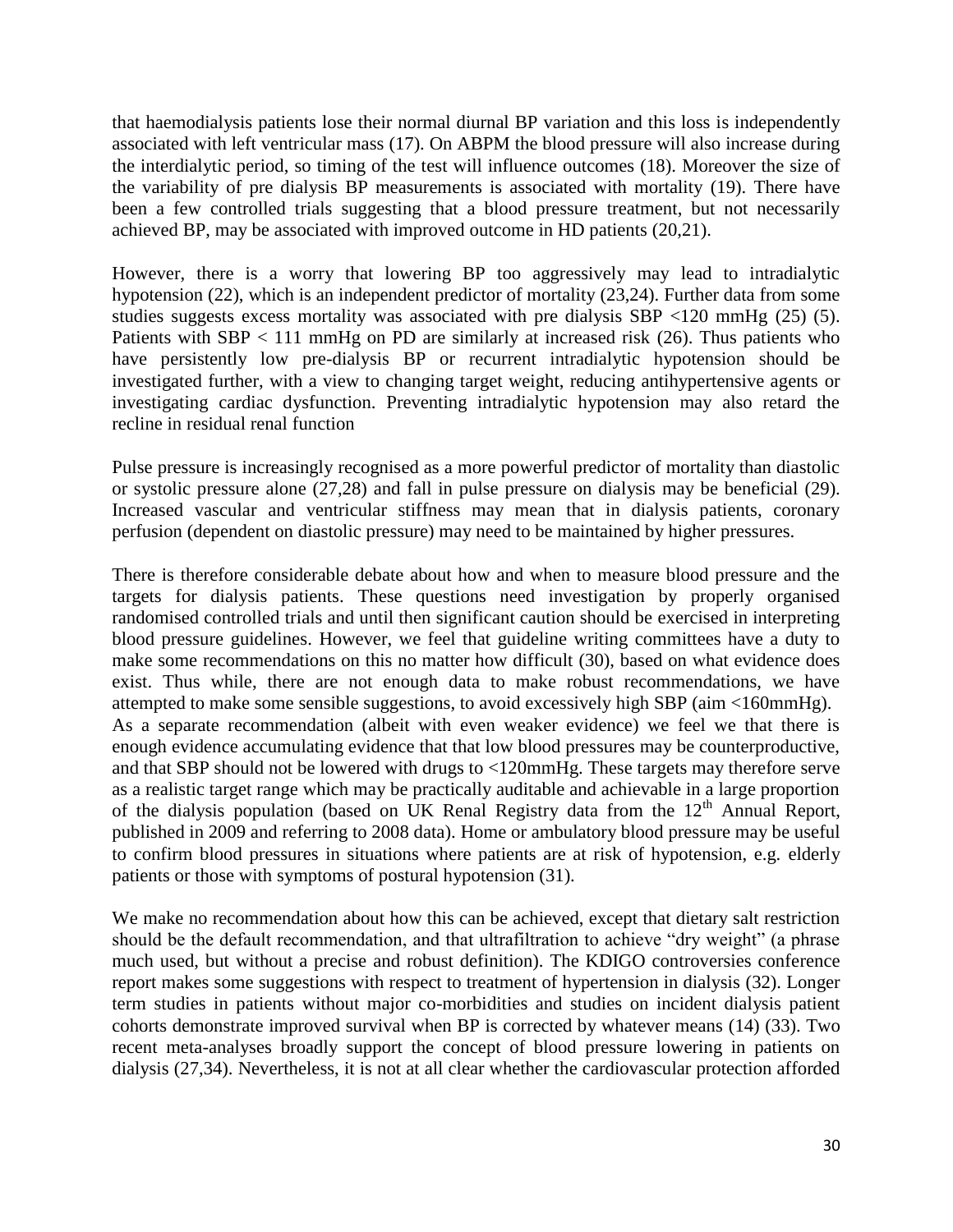by antihypertensive agents is due to blood pressure lowering or if these agents work through other protective mechanisms.

- 1. O'Seaghdha CM, Perkovic V, Lam TH, McGinn S, Barzi F, Gu DF, et al. Blood pressure is a major risk factor for renal death: an analysis of 560 352 participants from the Asia-Pacific region. Hypertension. 2009 Sep;54(3):509-515.
- 2. Turnbull F, Neal B, Algert C, Chalmers J, Chapman N, Cutler J, et al. Effects of different blood pressure-lowering regimens on major cardiovascular events in individuals with and without diabetes mellitus: results of prospectively designed overviews of randomized trials. Arch. Intern. Med. 2005 Jun 27;165(12):1410-1419.
- 3. Law MR, Morris JK, Wald NJ. Use of blood pressure lowering drugs in the prevention of cardiovascular disease: meta-analysis of 147 randomised trials in the context of expectations from prospective epidemiological studies. BMJ. 2009;338:b1665.
- 4. National Collaborating Centre for Chronic Conditions. Chronic kidney disease: national clinical guideline for early identification and management in adults in primary and secondary care. 2008 Sep;
- 5. Kalantar-Zadeh K, Kilpatrick RD, Kopple JD. Reverse epidemiology of blood pressure in dialysis patients. Kidney Int. 2005 May;67(5):2067; author reply 2067-2068.
- 6. Bos W, van Manen J, Noordzij M, Boeschoten E, Krediet R, Dekker F. Is the inverse relation between blood pressure and mortality normalized in 'low-risk' dialysis patients? J. Hypertens [Internet]. 2009 Nov 24 [cited 2009 Dec 15];Available from: http://www.ncbi.nlm.nih.gov/pubmed/19940787
- 7. McIntyre CW, Burton JO, Selby NM, Leccisotti L, Korsheed S, Baker CSR, et al. Hemodialysis-induced cardiac dysfunction is associated with an acute reduction in global and segmental myocardial blood flow. Clin J Am Soc Nephrol. 2008 Jan;3(1):19-26.
- 8. Ramsay L, Williams B, Johnston G, MacGregor G, Poston L, Potter J, et al. Guidelines for management of hypertension: report of the third working party of the British Hypertension Society. J Hum Hypertens. 1999 Sep;13(9):569-592.
- 9. Rahman M, Griffin V, Kumar A, Manzoor F, Wright JT, Smith MC. A comparison of standardized versus "usual" blood pressure measurements in hemodialysis patients. Am. J. Kidney Dis. 2002 Jun;39(6):1226-1230.
- 10. Alborzi P, Patel N, Agarwal R. Home blood pressures are of greater prognostic value than hemodialysis unit recordings. Clin J Am Soc Nephrol. 2007 Nov;2(6):1228-1234.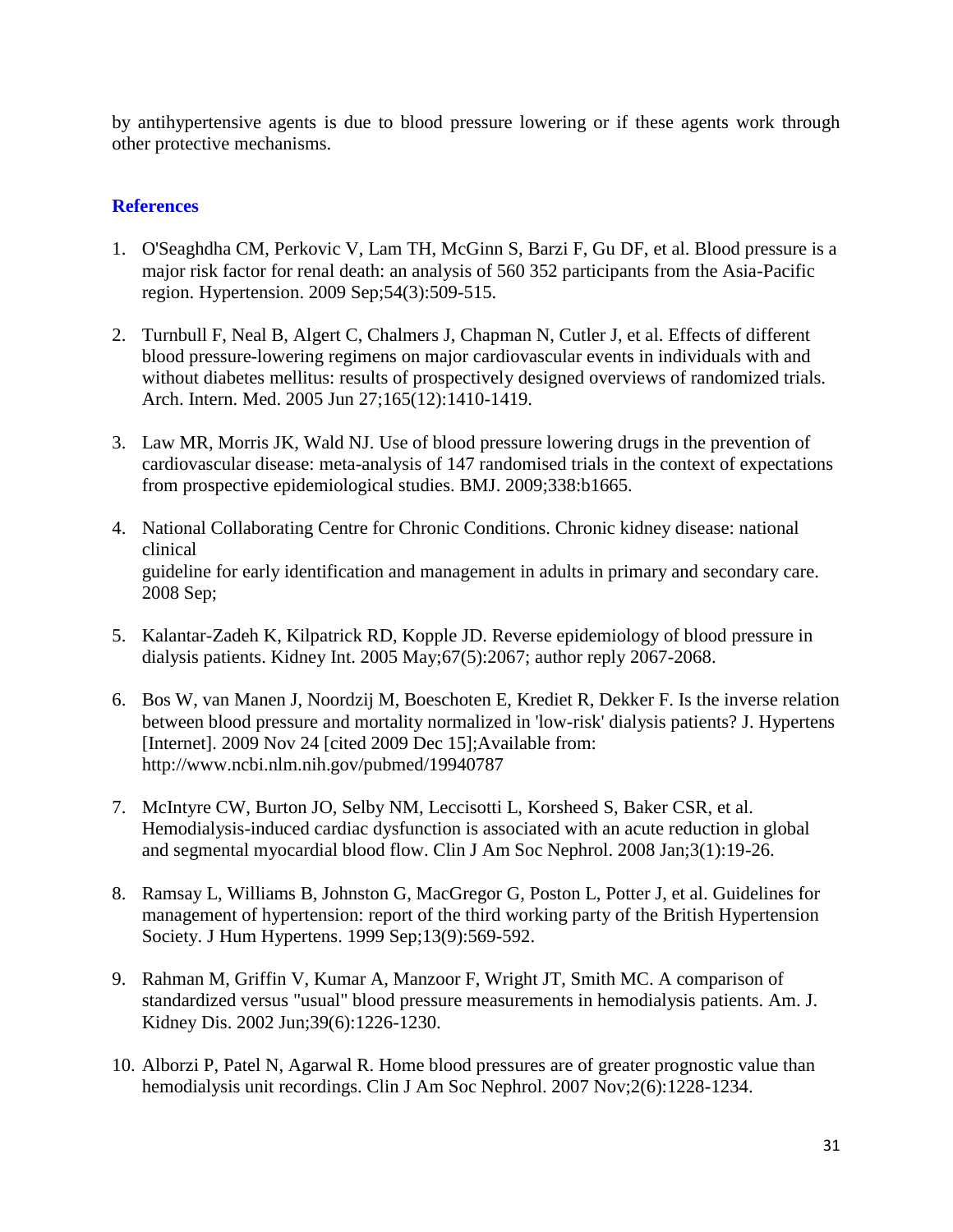- 11. Agarwal R, Andersen MJ, Bishu K, Saha C. Home blood pressure monitoring improves the diagnosis of hypertension in hemodialysis patients. Kidney Int. 2006 Mar;69(5):900-906.
- 12. Zoccali C. Arterial pressure components and cardiovascular risk in end-stage renal disease. Nephrol. Dial. Transplant. 2003 Feb;18(2):249-252.
- 13. Mazzuchi N, Carbonell E, Fernández-Cean J. Importance of blood pressure control in hemodialysis patient survival. Kidney Int. 2000 Nov;58(5):2147-2154.
- 14. Tomita J, Kimura G, Inoue T, Inenaga T, Sanai T, Kawano Y, et al. Role of systolic blood pressure in determining prognosis of hemodialyzed patients. Am. J. Kidney Dis. 1995 Mar; 25(3): 405-412.
- 15. Li Z, Lacson E, Lowrie EG, Ofsthun NJ, Kuhlmann MK, Lazarus JM, et al. The epidemiology of systolic blood pressure and death risk in hemodialysis patients. Am. J. Kidney Dis. 2006 Oct;48(4):606-615.
- 16. Agarwal R. Blood Pressure and Mortality Among Hemodialysis Patients. Hypertension [Internet]. 2010 Jan 18 [cited 2010 Feb 13]; Available from: http://www.ncbi.nlm.nih.gov/pubmed/20083728
- 17. Rahman M, Griffin V, Heyka R, Hoit B. Diurnal variation of blood pressure; reproducibility and association with left ventricular hypertrophy in hemodialysis patients. Blood Press Monit. 2005 Feb;10(1):25-32.
- 18. Agarwal R, Light RP. Chronobiology of arterial hypertension in hemodialysis patients: implications for home blood pressure monitoring. Am. J. Kidney Dis. 2009 Oct;54(4):693- 701.
- 19. Brunelli SM, Thadhani RI, Lynch KE, Ankers ED, Joffe MM, Boston R, et al. Association between long-term blood pressure variability and mortality among incident hemodialysis patients. Am. J. Kidney Dis. 2008 Oct;52(4):716-726.
- 20. Suzuki H, Kanno Y, Sugahara S, Ikeda N, Shoda J, Takenaka T, et al. Effect of angiotensin receptor blockers on cardiovascular events in patients undergoing hemodialysis: an openlabel randomized controlled trial. Am. J. Kidney Dis. 2008 Sep;52(3):501-506.
- 21. Tepel M, Hopfenmueller W, Scholze A, Maier A, Zidek W. Effect of amlodipine on cardiovascular events in hypertensive haemodialysis patients. Nephrol. Dial. Transplant. 2008 Nov;23(11):3605-3612.
- 22. Davenport A, Cox C, Thuraisingham R. Achieving blood pressure targets during dialysis improves control but increases intradialytic hypotension. Kidney Int. 2008 Mar;73(6):759- 764.
- 23. Shoji T, Tsubakihara Y, Fujii M, Imai E. Hemodialysis-associated hypotension as an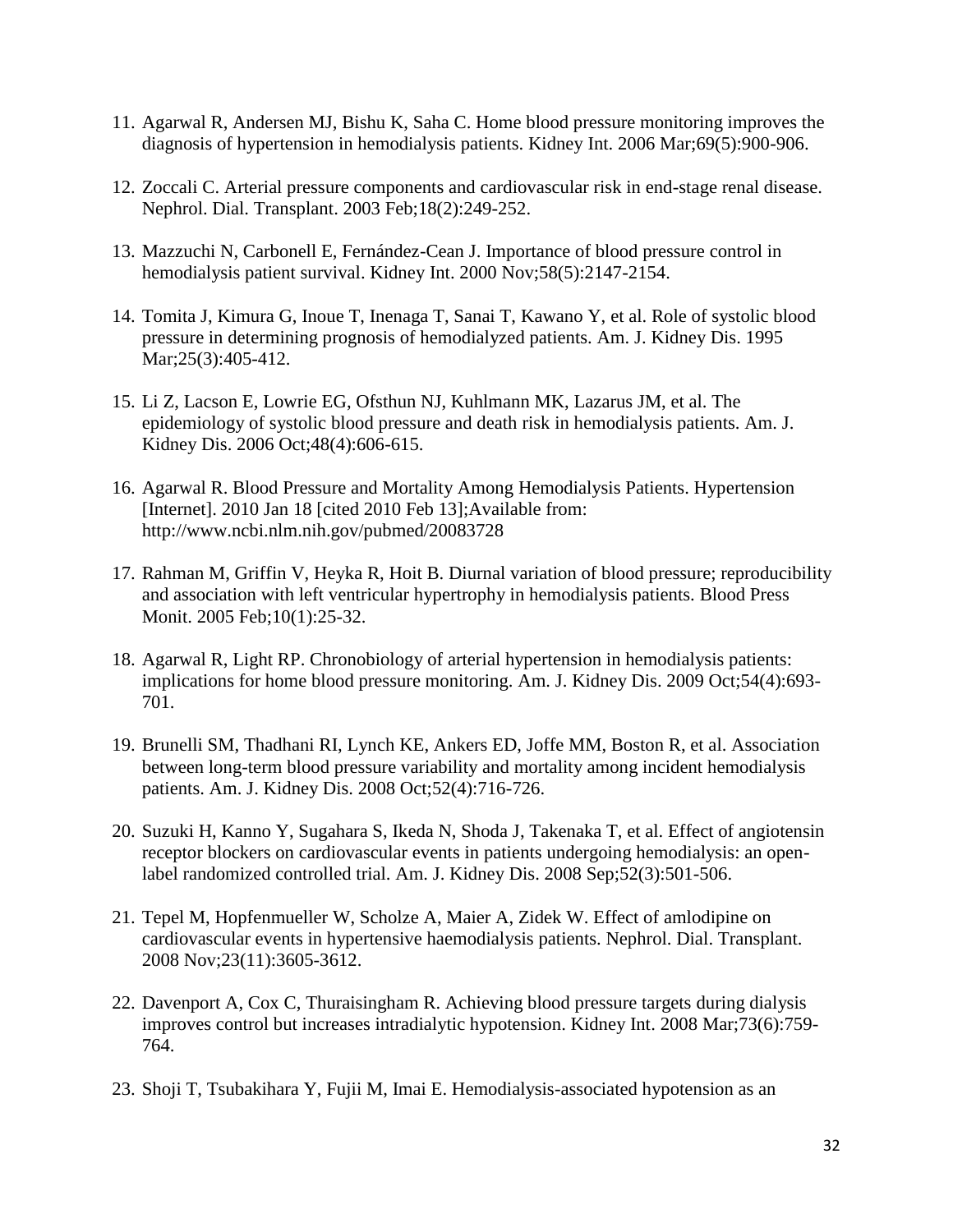independent risk factor for two-year mortality in hemodialysis patients. Kidney Int. 2004 Sep;66(3):1212-1220.

- 24. Burton JO, Jefferies HJ, Selby NM, McIntyre CW. Hemodialysis-induced cardiac injury: determinants and associated outcomes. Clin J Am Soc Nephrol. 2009 May;4(5):914-920.
- 25. Zager PG, Nikolic J, Brown RH, Campbell MA, Hunt WC, Peterson D, et al. "U" curve association of blood pressure and mortality in hemodialysis patients. Medical Directors of Dialysis Clinic, Inc. Kidney Int. 1998 Aug;54(2):561-569.
- 26. Goldfarb-Rumyantzev AS, Baird BC, Leypoldt JK, Cheung AK. The association between BP and mortality in patients on chronic peritoneal dialysis. Nephrol. Dial. Transplant. 2005 Aug;20(8):1693-1701.
- 27. Agarwal R, Sinha AD. Cardiovascular protection with antihypertensive drugs in dialysis patients: systematic review and meta-analysis. Hypertension. 2009 May;53(5):860-866.
- 28. Agarwal R. Hypertension and survival in chronic hemodialysis patients--past lessons and future opportunities. Kidney Int. 2005 Jan;67(1):1-13.
- 29. Inrig JK. Intradialytic Hypertension: A Less-Recognized Cardiovascular Complication of Hemodialysis. Am. J. Kidney Dis [Internet]. 2009 Oct 21 [cited 2009 Dec 15];Available from: http://www.ncbi.nlm.nih.gov/pubmed/19853337
- 30. Goldsmith D, Covic A. Blood pressure control in CKD stage 5D patients--are we more or less certain what to do in 2009? Nephrol. Dial. Transplant. 2009 Dec;24(12):3597-3601.
- 31. Bangash F, Agarwal R. Masked hypertension and white-coat hypertension in chronic kidney disease: a meta-analysis. Clin J Am Soc Nephrol. 2009 Mar;4(3):656-664.
- 32. Levin NW, Kotanko P, Eckardt K, Kasiske BL, Chazot C, Cheung AK, et al. Blood pressure in chronic kidney disease stage 5D-report from a Kidney Disease: Improving Global Outcomes controversies conference. Kidney Int [Internet]. 2009 Dec 16 [cited 2009 Dec 19];Available from: http://www.ncbi.nlm.nih.gov/pubmed/20016467
- 33. Lynn KL, McGregor DO, Moesbergen T, Buttimore AL, Inkster JA, Wells JE. Hypertension as a determinant of survival for patients treated with home dialysis. Kidney Int. 2002 Dec;62(6):2281-2287.
- 34. Heerspink HJL, Ninomiya T, Zoungas S, de Zeeuw D, Grobbee DE, Jardine MJ, et al. Effect of lowering blood pressure on cardiovascular events and mortality in patients on dialysis: a systematic review and meta-analysis of randomised controlled trials. Lancet. 2009 Mar 21;373(9668):1009-1015.

#### **Acknowledgements**